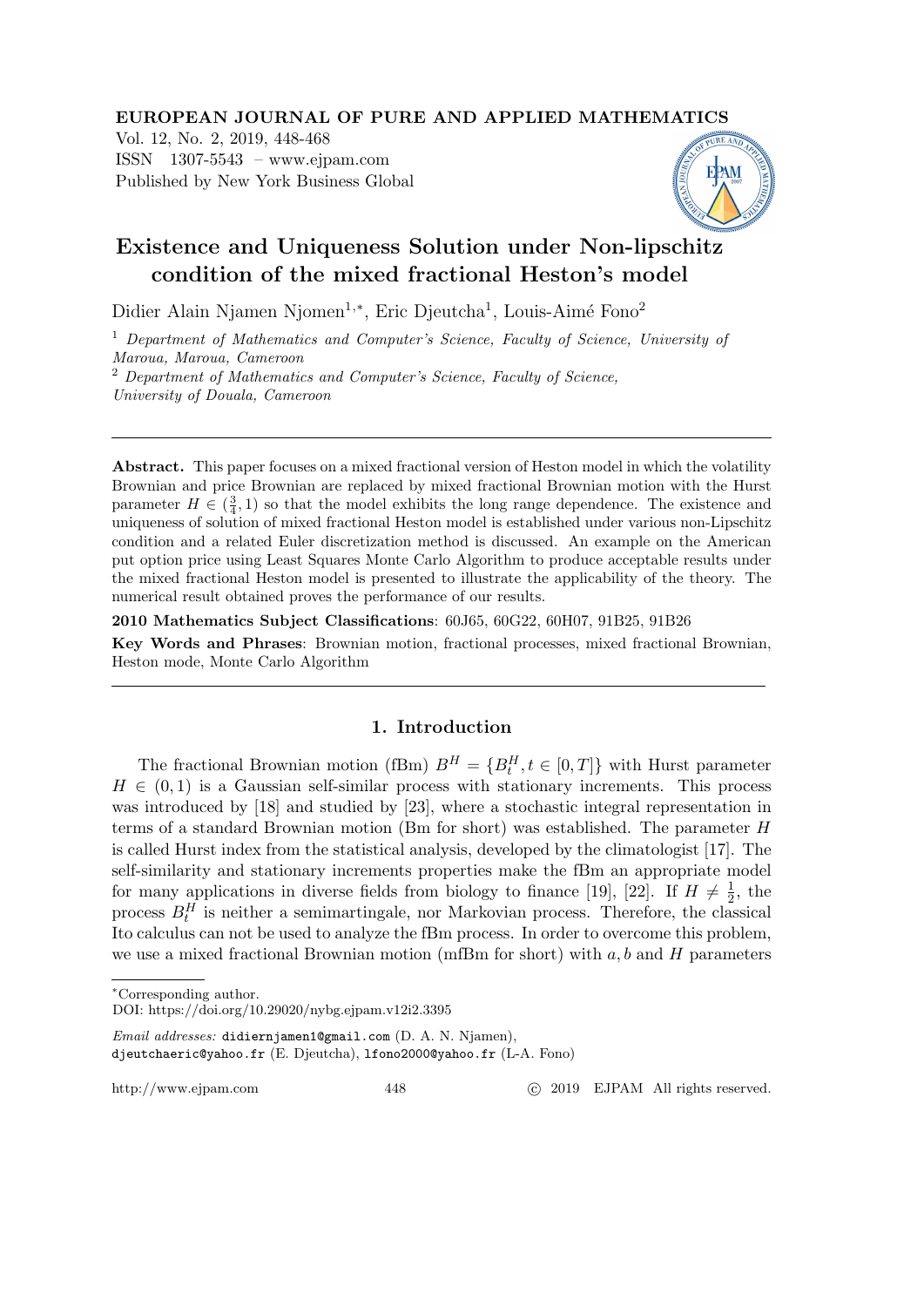which is a linear combination of Brownian motion and fractional Brownian motion with parameter H, defined for any  $t \in [0, T]$  by:

$$
M_t^H = \{ aB_t + bB_t^H, \forall a, b > 0 \},\tag{1}
$$

where  $B^H$  is the fBm with Hurst parameter  $H \in (0,1)$ . [10] proved that the mfBm process with Hurst parameter  $H \in ]\frac{3}{4}$  $\frac{3}{4}$ , 1 is equivalent to a martingale  $aB_t$  and hence it is arbitrage-free.

Let  $T > 0$  be a fixed time and  $(\Omega, F, (F_t)_{t \in [0,T]}, \mathbb{P})$  be a given filtered complete probability space with  $(F_t)_{t\in[0,T]}$  being a filtration that satisfies the usual hypothesis.

The aim of this paper is to study the following stochastic differential equation (SDE for short) on  $\mathbb{R}^n$ 

$$
dX(t) = \mu(t, X(t))dt + \sigma(t, X(t))dM_t^H.
$$
\n(2)

On most occasions, the coefficients of SDEs driven by mfBm are assumed to satisfy the Lipschitz condition. The existence and uniqueness of solutions of SDEs driven by fBm with Lipschitz condition have been studied in [13], [11]. Fortunately, many researchers have investigated the SDEs under non-Lipschitz condition and they presented many meaningful results [31], [5], [29, 30]. But, to the best of our knowledge, the existence and uniqueness of solutions of SDEs driven by mfBm with a non-Lipschitz condition have not been considered. This point motivates us to carry out the present study. In the present paper, we discuss the SDEs with mfBm under the non-Lipschitz condition. Using the successive approximation method, the existence and uniqueness theorems of solutions to the following non-Lipschitz SDEs driven by mfBm are proved:

$$
X(t) = x_0 + \int_0^t \mu(s, X(s))ds + \int_0^t \sigma_1(s, X(s))dB_s + \int_0^t \sigma_2(s, X(s))dB_s^H,
$$
\n(3)

where  $t \in [0,T], x_0 = \xi \in \mathbb{R}^n$  is a random variable,  $0 \leq T < \infty$ , the process B represent a m-dimensional standard  $F_t$ -Brownian motion and the process  $B^H$  represent a d-dimensional  $F_t$ -adapted fractional Brownian motion with the Hurst index  $H \in (\frac{3}{4}, 1)$  defined in a same complete probability space  $(\Omega, \mathcal{F}, \mathbb{P})$ , and  $\mu(t, X(t))[0, T] \times \mathbb{R} \to \mathbb{R}$ ,  $\sigma_1(t, X(t)) : [0, T] \times \mathbb{R} \to \mathbb{R}$  and  $\sigma_2(t, X(t)) : [0, T] \times \mathbb{R} \to \mathbb{R}$  are all mesurable functions.

The main difficulty when considering Equation (3) lies in the fact that both stochastic integrals are dealt in different ways. However, the integral with respect to the Bm is an It integral, while the integral with respect to the fBm has to be understood in the pathwise sense. Finally, using the LSM Algorithm, we will calculate the value of the American put option price under the Heston model governed by  $M<sup>H</sup>$  (mixed fractional Heston model (in short MFH)) for differents values of the Hurst parameter  $H$  and we compare the result with the value of American option price under Heston Model (HM). We remind that in (3),  $\int_0^t dB_s$  stand for the stochastic integral w.r.t Bm,  $\int_0^t \cdot dB_s^H$  stand for the stochastic integral w.r.t fBm.

The article is organized as follows. In section 2, we recall briefly the malliavin calculus in order to define the integral with respect to fBm and introduce proper normed spaces and we also state our assumptions on the coefficients  $\mu$ ,  $\sigma_1$  and  $\sigma_2$  of Equation (3).

In section 3, we give a version of Heston's model which the volatility Brownian and stock price Brownian are replaced by the mixed fractional Brownian motion. The main existence and uniqueness results are discussed under the non-Lipschitz condition and simulation result using the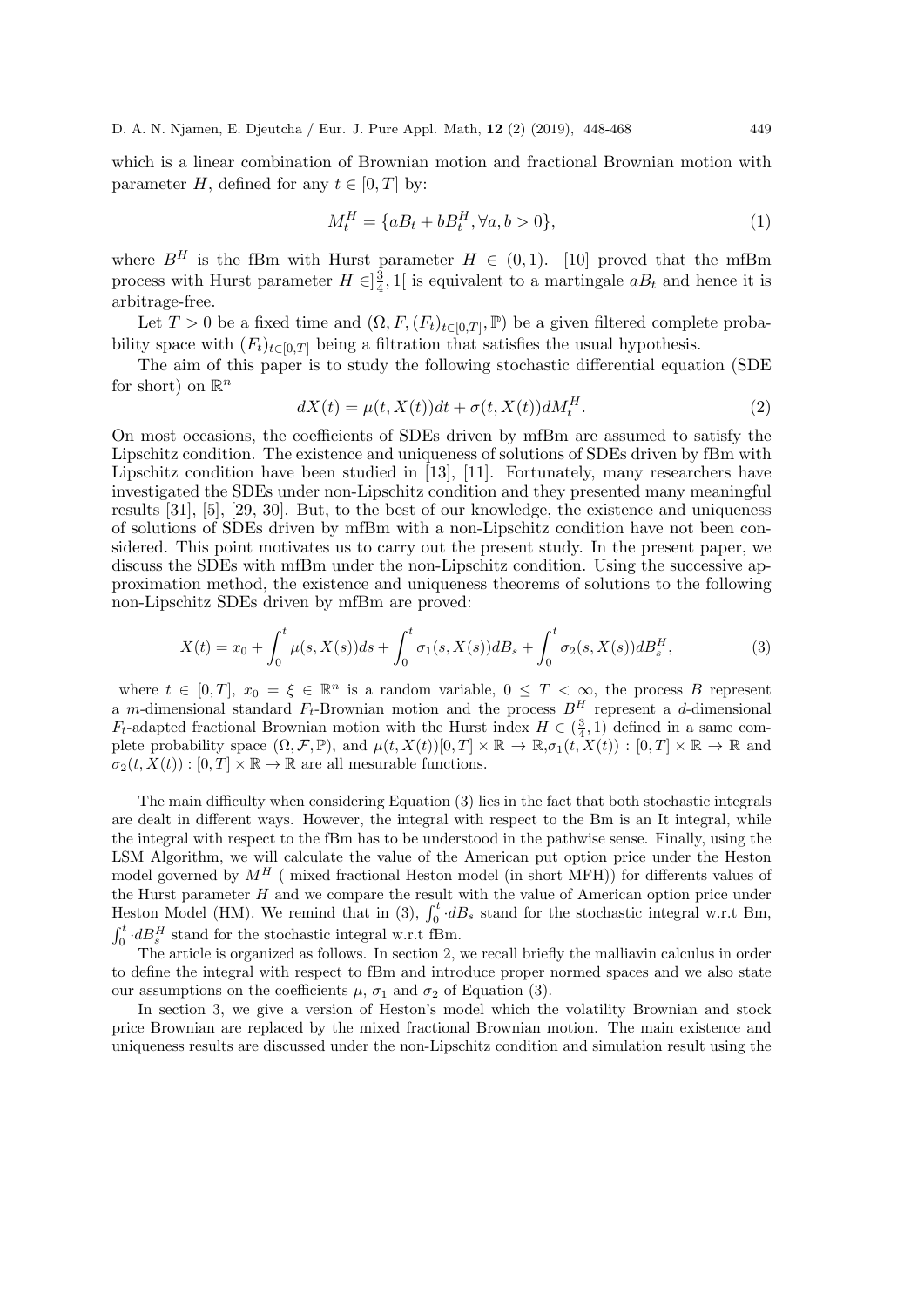discritization of Euler's method for 80 simulation paths of the stock price is provided. Finally, in section 4, we give the applicability of the general theory to calculate the value of American put option price under the MFH model and we compare the result with the value of American put option price under the Heston Model (HM).

## 2. Preliminaries

The (elementary) background needed here about the theory of integral with respect fBm [26], [20]. Let  $(\Omega, \mathcal{F}, \mathbb{P})$  be a complete filtered probability space satisfying the usual assumptions. We fix some notation throughout the paper  $|\cdot|$  will denote the absolute value of a real number, the Euclidean norm of a vector, or the operator norm of a matrix. The symbol  $K$  will denote a generic constant, whose value may change from one value to another.  $\diamond$  denote the Wick product and is defined in [7]. If A is a vector or matrix, its transpose is denoted by  $A<sup>T</sup>$ .

Stochastic differential equation with respect to fBm have been interpreted via various stochastic integral, such as the Wick-integral, the Wiener integral, the Skorohod integral, and path-wise integral [26], [14],[2, 3], [9], [25]. In this paper, we consider the path-wise integral with respect to fBm [26].

#### 2.1. Stochastic integral with respect to fBm.

We begin by a brief review of the malliavin calculus. We start with the definition of the integral with respect to fBm as a path-wise stochastic integrals (symmetric, forward and backward integral) for fBm on the slow-fast systems, following the work of [7].

**Definition 1.** Let  $u(t)$  be a stochastic process with integrable trajectories.

(i) The symmetric integral of  $u(t)$  with respect to  $B_t^H$  is defined as

$$
\lim_{\varepsilon \to 0} \frac{1}{2\varepsilon} \int_0^T u(s) \left[ B_{s+\varepsilon}^H - B_{s-\varepsilon}^H \right] ds,\tag{4}
$$

provided that the limit exists in probability, and is denoted by  $\int_0^T u(s) d^{\circ} B_s^H$ .

(ii) The forward integral of  $u(t)$  with respect to  $B_t^H$  is defined as

$$
\lim_{\varepsilon \to 0} \frac{1}{\varepsilon} \int_0^T u(s) \left[ \frac{B_{s+\varepsilon}^H - B_s^H}{\varepsilon} \right] ds,\tag{5}
$$

provided that the limit exists in probability, and is denoted by  $\int_0^T u(s) d^- B_s^H$ .

(iii) The backward integral of  $u(t)$  with respect to  $B_t^H$  is defined as

$$
\lim_{\varepsilon \to 0} \frac{1}{\varepsilon} \int_0^T u(s) \left[ \frac{B_{s-\varepsilon}^H - B_s^H}{\varepsilon} \right] ds,\tag{6}
$$

provided that the limit exists in probability, and is denoted by  $\int_0^T u(s) d^+ B_s^H$ .

For the convenience of readers, some basic properties of the path-wise stochastic integrals are provided as follows:

Let  $\varphi : \mathbb{R}_+ \times \mathbb{R}_+ \to \mathbb{R}_+$  be defined by

$$
\varphi(t,s) = H(2H - 1)|t - s|^{2H - 2}, t, s \in \mathbb{R}_+, \tag{7}
$$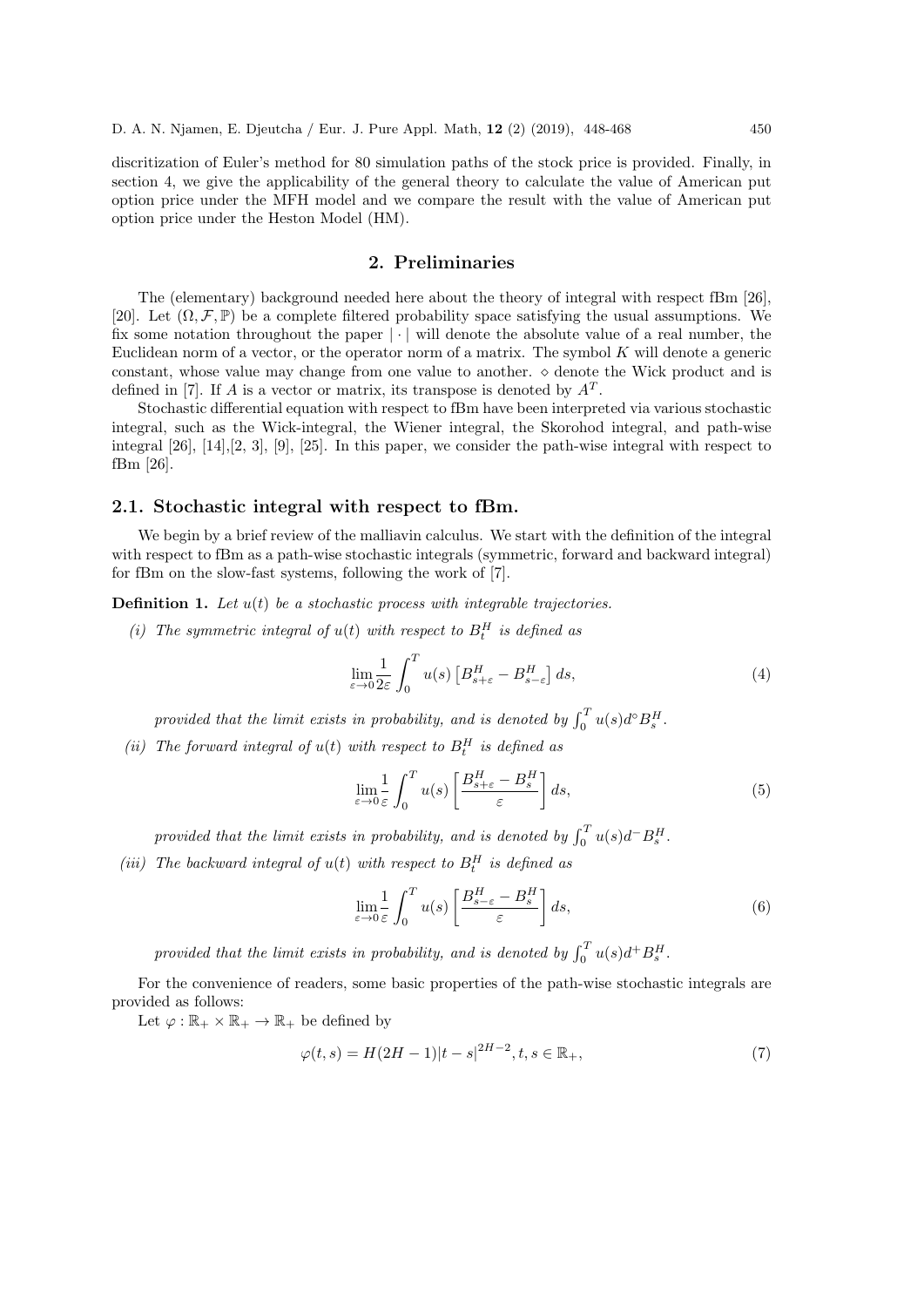where H is a constant with  $\frac{1}{2} < H < 1$ .

Let  $g : \mathbb{R}_+ \to \mathbb{R}$  be borel mesurable, define

$$
L^2_{\varphi}(\mathbb{R}_+) = \left\{ g : ||g||^2_{\varphi} = \int_{\mathbb{R}_+} \int_{\mathbb{R}_+} g(t)g(s)\varphi(t,s)dsdt < \infty \right\},\tag{8}
$$

if we equip  $L^2_{\varphi}(\mathbb{R}_+)$  and with the inner product

$$
\langle g_1, g_2 \rangle_{\varphi} = \int_{\mathbb{R}_+} \int_{\mathbb{R}_+} g_1(t) g_2(s) \varphi(t, s) ds dt, \ g_1, g_2 \in \mathbb{R}_+ \tag{9}
$$

then  $L^2_{\varphi}(\mathbb{R}_+)$  become respectively the separable Hilbert space.

Let  $S$  be the set of smooth and cyndrical random variables of the form

$$
F(\omega) = f\left(\int_0^T \psi_1(t) dB_t^H, \dots, \int_0^T \psi_n(t) dB_t^H\right) \tag{10}
$$

where  $n \geq 1$ ,  $f \in C_b^{\infty}(\mathbb{R}^n_+)(f)$  and all its partial derivatives are bounded) and  $\psi_i \in \mathcal{H}$ .

H is the completion of the mesurable functions such that  $\|\psi_i\|^2 < \infty$  and  $\psi_n$ , is the sequence in H such that  $\langle \psi_i, \psi_j \rangle_{\varphi} = \delta_{ij}$ . We denote by H the space of measurable functions h on [0, T] satisfying

$$
||h||_{\mathcal{H}}^{2} = \int_{0}^{T} \int_{0}^{T} |h(t)| |h(s)| \varphi(t, s) ds dt < \infty,
$$
\n(11)

where H is a Banach space with the norm  $\|\cdot\|_{\mathcal{H}}^2$ .

The malliavin derivative  $D_t^H$  of a smooth and cylindrical random variable  $F \in \mathcal{S}$  is defined as the H-value random variable:

$$
D_t^H F = \sum_{i=1}^n \frac{\partial f}{\partial x_i} \left( \int_0^T \psi_1(t) dB_t^H, \dots, \int_0^T \psi_n(t) dB_t^H \right) \psi_i(t), \tag{12}
$$

then for any  $p \geq 1$ , the derivative operator  $D_t^H$  is a closable operator from  $L^p(\Omega)$  into  $L^p(\Omega, \mathcal{H})$ . We define the  $\varphi$ -derivative of F:

$$
D_t^{\varphi} F = \int_{\mathbb{R}_+} \varphi(t, v) D_v^H F dv.
$$
\n(13)

**Definition 2.** The space  $L_{\varphi}[0,T]$  of integrands is defined as the family of stochastic process  $u(t)$  on  $[0,T]$ , such that  $\mathbb{E} \int_0^T \|u(s)\|_{\varphi}^2 < \infty$  u(t) is  $\varphi$ -differentiable, the trace of  $D_t^{\varphi}u(t)$  exists;  $0 \le s \le T$ ,  $0 \leq t \leq T$ ,  $\mathbb{E} \int_0^T \int_0^T [D_s^{\varphi} u(s)]^2 ds dt < \infty$  and for each sequence of partition  $(\pi_n, n \in \mathbb{N})$  such that  $|\pi_n| \to 0 \text{ as } n \to 0$ 

$$
\sum_{i=0}^{n-1}\mathbb{E}\int_{t_i^{(n)}}^{t_{i+1}^{(n)}}\int_{t_j^{(n)}}^{t_{j+1}^{(n)}}\left|D_s^{\varphi}u^{\pi}(t_i^{(n)})u^{\pi}(t_j^{(n)})-D_s^{\varphi}u(t)D_t^{\varphi}u(s)\right|dsdt\nonumber\\
$$

and  $\mathbb{E}[\|u^{\pi}-u\|_{\varphi}^2]^2$  tend to 0 as  $n \to 0$ , where  $\pi_n = t_0^{(n)} < t_1^{(n)} < \ldots < t_{n-1}^{(n)} < t_n^{(n)} = T$ .

According to the remark 1 in [3] and Proposition 6.2.3 in [7]. Let  $u(t)$  be a stochastic process in the space  $\mathbb{D}^{1,2}(|\mathcal{H}|)$ , and satisfies  $\int_0^T \int_0^T |D_s^H u(s)|$  $2H-2$  dsdt < ∞ then we can see that symetric integral  $\int_0^T u(s)d^{\circ}B_s^H$  coincides with the forward and backward integrals.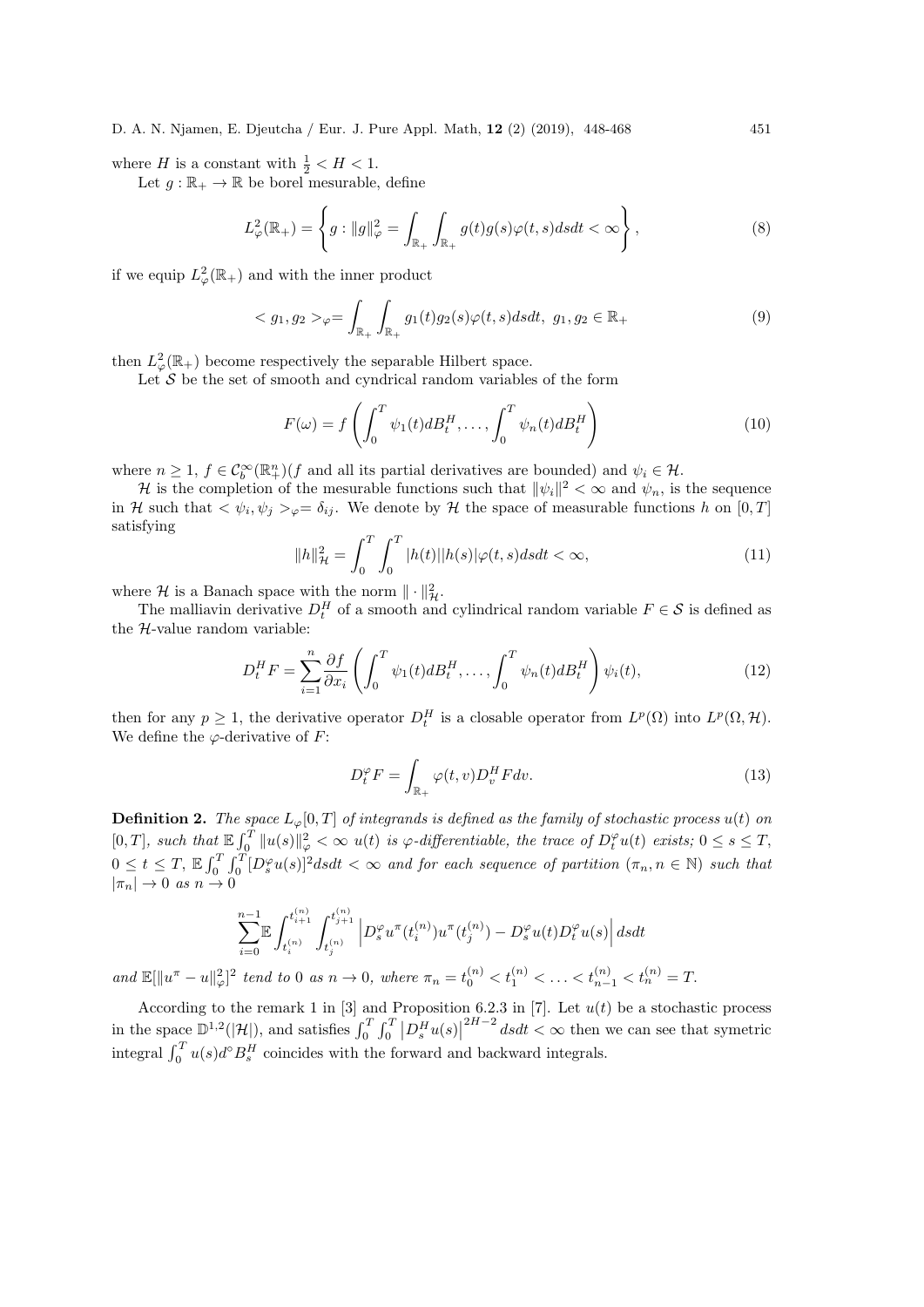If  $u(s) \in L_{\infty}[0,T]$ , then one of the pathwise integrals exist and the following relation holds :

$$
\int_{0}^{T} u(s)d^{s} B_{s}^{H} = \int_{0}^{T} u(s) \diamond dB_{s}^{H} + \int_{0}^{T} D_{t}^{\varphi} u(s) ds.
$$
 (14)

**Lemma 1.** Let  $B_t^H$  be the fBm with  $\frac{1}{2} < H < 1$  and  $u(t)$  be a stochastic process in  $D^{1,2}(|\mathcal{H}|) \cap$  $(L_{\varphi}[0,T]),$  then for every  $T < \infty$ ,

$$
\mathbb{E}\left[\int_0^T u(s)d^{\circ}B_s^H\right]^2 \le 2HT^{2H-1}\mathbb{E}\left[\int_0^T |u(s)|^2ds\right] + 4T\mathbb{E}\left[\int_0^T D_s^{\varphi}u(s)\right]^2ds.
$$
 (15)

Proof. We have:

$$
\mathbb{E}\left[\int_0^T u(s)d^{\circ}B_s^H\right]^2 = \mathbb{E}\left[\int_0^T u(s) \diamond dB_s^H + \int_0^T D_t^{\varphi}u(s)ds\right]^2
$$
  
\n
$$
\leq 2\mathbb{E}\left[\int_0^T u(s) \diamond dB_s^H\right] + 2\mathbb{E}\left[\int_0^T D_s^{\varphi}u(s)\right]^2 ds
$$
  
\n
$$
\leq 2HT^{2H-1}\mathbb{E}\left[\int_0^T |u(s)|^2 ds\right] + 4T\mathbb{E}\left[\int_0^T D_s^{\varphi}u(s)\right]^2 ds.
$$

## 2.2. Hypothesis of non-Lipschitz condition

Throughout this paper we assume that the coefficients  $\mu$ ,  $\sigma_1$  and  $\sigma_2$ , which are continuous, satisfy, for all  $x, y \in \mathbb{R}^n$  and  $t \in [0, T]$ , the assumptions  $(A.1)$  and  $(A.2)$ :

**A.1** The functions  $\mu$  and  $\sigma_1$  have a linear growth and satisfy suitable modulus of continuity with respect to variable x uniformly in t. Assumption A.1 means that  $\mu$  and  $\sigma_1$  satisfy:

A.1.1  $\mu(t,x) \leq K(1+|x|)$ A.1.2  $|\mu(t,x) - \mu(t,y)|^2 \leq \varrho(|x-y|^2)$ A.1.3  $\sigma_1(t, x) \leq K(1 + |x|)$ A.1.4  $\sigma_1(t, x) - \sigma_1(t, y) \leq \varrho(|x - y|^2),$ 

where  $\varrho$  is a concave increasing function from  $\mathbb{R}_+$  to  $\mathbb{R}_+$  such that  $\varrho(0) = 0$ ,  $\rho(u) > 0$  for  $u > 0$  and

$$
\int_{0^+} \frac{du}{\varrho(u)} = +\infty. \tag{16}
$$

**A.2** The functions  $\mu(t, 0)$  and  $\sigma_2(t, 0)$  are locally integral with respect to t, and the function  $\sigma_2$ is continuously differentiable in the first variable t. Assumption A.2 means that  $\mu$  and  $\sigma_2$ satisfy  $\forall t \in [0, T], \mu(t,.)$ ,  $\sigma_2(t,.) \in L_{\varphi}([0, T]) \cap \mathbb{D}^{1,2}(|\mathcal{H}|)$ :

$$
\mathbb{E} |\widetilde{\mu}(t,x,y)|^2 + \mathbb{E} |\widetilde{\sigma}_2(t,x,y)|^2 + \mathbb{E} |D_t^{\varphi}(\widetilde{\sigma}_2(t,x,y))|^2 \leq \varrho \left( \mathbb{E} |x-y|^2 \right), \tag{17}
$$

with  $\varphi$  is given by (7), and

$$
\begin{cases}\n\widetilde{\sigma}_2(t,x,y) = \sigma_2(t,x) - \sigma_2(t,y) \\
\widetilde{\mu}(t,x,y) = \mu(t,x) - \mu(t,y).\n\end{cases}
$$
\n(18)

The non-Lipschitz condition has a variety of forms [4], [27], [1] and [28].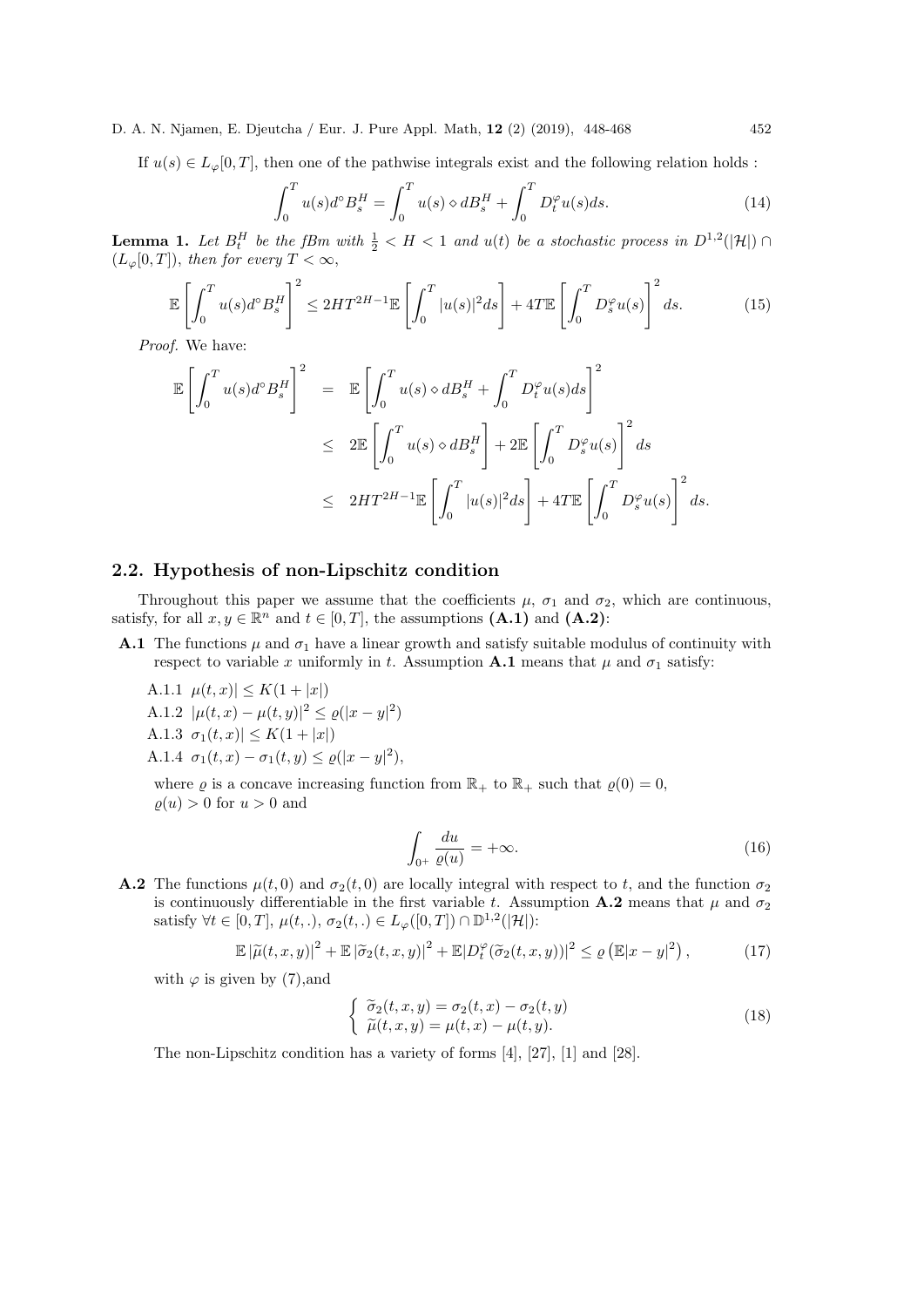Now, let define two sequences of functions  $\{\chi_n(t)\}_{n=1,2,\dots}$  and  $\{\widetilde{\chi}_{n,p}(t)\}_{n=1,2,\dots}$  such that  $\chi_1(t)$  $Ct, \chi_{n+1}(t) = \int_0^t \varrho_1(\chi_n(s))ds$  and  $\widetilde{\chi}_{n,p}(t) = \sup_{0 \le s \le t} \mathbb{E}|X_{n+p}(s) - X_n(s)|^2$ ,  $n = 1, 2, ...$  where  $p \ge 1$ is fixed arbitrarily.

**Lemma 2.** (Liu, [20]) Under the non-Lipschitz condition,

$$
0 \le \widetilde{\chi}_{n,p}(t) \le \chi_n(t) \le \chi_{n-1}(t) \le \ldots \le \chi_1(t), \tag{19}
$$

for all positive integer n.

**Lemma 3.** There exists a positive number  $G$ ,

$$
\forall \mu(t,\cdot), \sigma_2(t,\cdot) \in L_{\varphi}([0,T]) \cap \mathbb{D}^{1,2}(|\mathcal{H}|),
$$
  

$$
\mathbb{E}|\mu(t,x)|^2 + \mathbb{E}|\sigma_2(t,x)|^2 + \mathbb{E}|D_t^{\varphi}(\sigma_2(t,x))|^2 \le G\left(1 + \mathbb{E}|x|^2\right).
$$
 (20)

*Proof.* Since  $\rho(u)$  is a concave and non-negative function, we can choose two positive constants  $a > 0$  and  $b > 0$ , so that  $\kappa(u) \leq a + bu$ 

$$
\mathbb{E}|\mu(t,x)|^2 + \mathbb{E}|\sigma_2(t,x)|^2 + \mathbb{E}|D_t^{\varphi}(\sigma_2(t,x))|^2
$$
\n
$$
\leq 2\mathbb{E}(|\mu(t,0)|^2 + |\sigma_2(t,0)|^2 + |D_t^{\varphi}(\sigma_2(t,0))|^2)
$$
\n
$$
+ 2\mathbb{E}|\mu(t,x) - \mu(t,0)|^2 + 2\mathbb{E}|\sigma_2(t,x) - \sigma_2(t,0)|^2 + 2\mathbb{E}|D_t^{\varphi}(\sigma_2(t,x)) - \sigma_2(t,0)|^2
$$
\n
$$
\leq 2 \sup_{0 \leq t \leq T} \mathbb{E}(|\mu(t,0)|^2 + |\sigma_2(t,0)|^2 + |D_t^{\varphi}(\sigma_2(t,0))|^2) + 2\varrho(\mathbb{E}(x)^2)
$$
\n
$$
\leq G(1 + \mathbb{E}(x)^2),
$$

where

$$
G=2\sup_{0\leq t\leq T}\left\{\mathbb{E}\left(|\mu(t,0)|^2+|\sigma_2(t,0)|^2+|D_t^{\varphi}(\sigma_2(t,0))|^2\right)+2a,2b\right\}<\infty.
$$

# 3. The main results

#### 3.1. The MFH model framework

Mixed Fractional Heston model is the Heston model in which the volatility Brownian and the price Brownian are replaced by the MFBM. So we first consider the Heston model which will be described in Definition 3.

**Definition 3.** (Heston Model,  $(15)$ ) The model given by  $(15)$  as one of the most the important stochastic volatility models. In this model the volatility is a stochastic process and it is determined by the stochastic differential equation (SDE) as follows, see  $[21]$ 

$$
dS_t = S_t \mu dt + \sqrt{V_t} S_t dB_{1,t} \tag{21}
$$

$$
dV_t = \kappa(\theta - V_t)dt + \sigma \sqrt{V_t}dB_{2,t}
$$
\n(22)

$$
dB_{1,t} \times dB_{2,t} = \rho dt,\tag{23}
$$

where  $B_{1,t}$  and  $B_{2,t}$  are two Brownian motion process with correlation  $\rho \in (-1,1)$  and S represent the current stock price, V is the volatility,  $\kappa$  is the rate which V reverts to  $\theta$ ,  $\theta$  is the long variance and  $\sigma$  is the volatility of the volatility.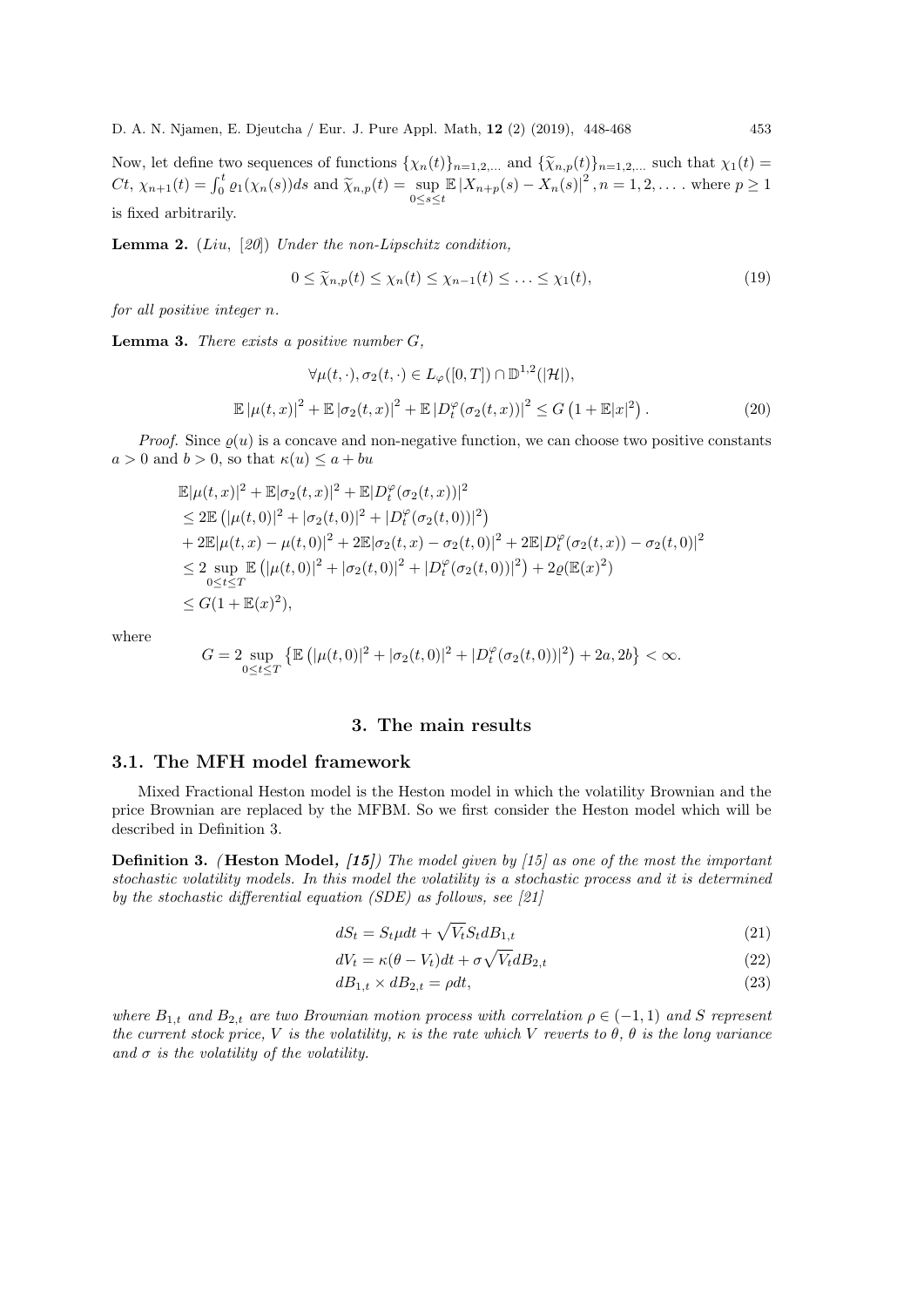**Definition 4.** (MFH model) Let us consider a probability space  $(\Omega, F, \mathbb{P})$  on some Brownian motion  $B_i = B_{i,t}$ , fractional Brownian motion  $B_i^H = B_{i,t}^H$ , for  $i = 1,2$ . Let  $(F_t)_{t \geq 0}$  be a filtration generated by these three above process and  $\mathbb P$  a risk neutral probability under the asset price process  $S_t$  at time  $t \geq 0$ . Let  $V_t$  be stochastic volatility process at time  $t \geq 0$ . In the Heston model, if we substitute  $B_{i,t}$  by  $M_i^H = M_{i,t}^H$  then, we obtain a Mixed Fractional Heston model and its SDE's is given by √

$$
\begin{cases}\ndS_t = S_t \mu dt + \sqrt{V_t} S_t dM_{1,t}^H \\
dV_t = \kappa (\theta - V_t) dt + \sigma \sqrt{V_t} dM_{2,t}^H\n\end{cases}
$$
\n(24)

with  $dM_{1,t}^H \times dM_{2,t}^H = \rho(a^2dt + b^2dt^{2H}), \rho \in (0,1)$ . *i.e.* 

$$
dS_t = S_t \mu dt + a\sqrt{V_t} S_t dB_{t,1} + b\sqrt{V_t} S_t dB_{1,t}^H
$$
\n
$$
(25)
$$

and

$$
dV_t = \kappa(\theta - V_t)dt + a\sigma\sqrt{V_t}S_t dB_{t,2} + b\sigma\sqrt{V_t}S_t dB_{2,t}^H,
$$
\n(26)

where  $\kappa$  control the speed of mean reversion of the volatility and  $\theta$  is the long-run mean of the volatility,  $\sigma$  is the volatility of  $V_t$  process. S<sub>0</sub> and  $V_0$  are spot asset price and spot variance respectively.

V<sub>t</sub> is strictly positive when  $2\kappa\theta \geq \sigma^2$  and non-negative when  $0 \leq 2\kappa\theta < \sigma^2$  (Feller condition).  $\rho$  is the coefficient of correlation between  $B_i$ , fractional Brownian motion  $B_i^H$ .

#### 3.2. Simulation of MFH model

Euler's scheme is the simplest way to discritize the stochastic differential equations [16]. We perform Euler discretisation on the MFH model. The Euler discretization can be used to approximate the asset path of the stock price on a discrete time grid [16]. Let  $S_t$  be an asset price which implies in (25) and  $V_t$  satisfying (26). Let  $\Lambda = \{t_0, t_1, \ldots, t_N\}$  be a partition of the interval  $[0, T]$ . i.e  $0 < t_0 < t_1 < \ldots < t_N = T$  then, we have for all  $0 \le j \le N - 1$  and  $i = 1, 2$ ,

$$
S_{j+1} = S_j + \mu S_j \Delta t + \sqrt{V_j} S_j \Delta M_{ij}^H
$$
\n
$$
(27)
$$

$$
V_{j+1} = V_j + \kappa(\theta - V_j)\Delta t + \sigma \sqrt{V_j} \Delta M_{ij}^H.
$$
\n(28)

We have the following formula, for all  $0 \leq j \leq N-1$ ,  $t_j = j\Delta t$  and  $i = 1, 2, 3$ .

$$
\Delta M_{ij}^H = M_i^H(t_{j+1}) - M_i^H(t_j); \tag{29}
$$

and

$$
\Delta M_{ij}^H \sim \mathcal{N}\left(0, a^2 \Delta t + b^2 \Delta t^{2H}\right). \tag{30}
$$

According to the central limit theorem, we have

$$
\Delta M_{ij}^H = \mathcal{N}\left(0, aZ_i\sqrt{\Delta t} + bZ_i\sqrt{\Delta t^{2H}}\right) \tag{31}
$$

and

$$
\mathcal{Z}_i \sim \mathcal{N}(0,1).
$$

Therefore, we have

$$
S_{j+1} = S_j + \mu S_j \Delta t + a\sqrt{V_j \Delta t} S_j Z_1 + b S_j Z_1 \sqrt{V_j \Delta t^{2H}},\tag{32}
$$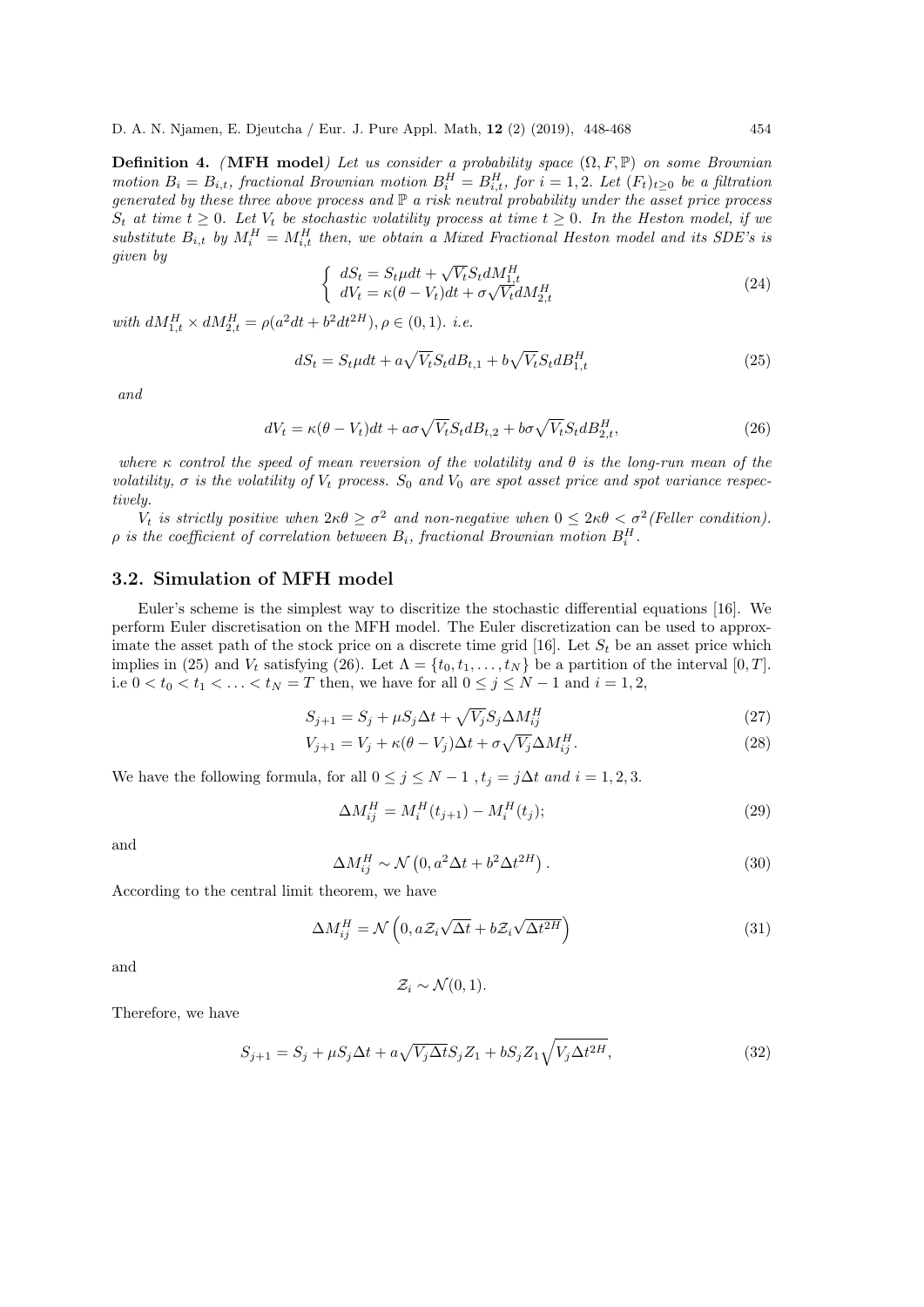and

$$
V_{j+1} = V_j + \kappa(\theta - V_j)\Delta t + a\sigma\sqrt{V_j\Delta t}\phi_1 + b\sigma\phi_1\sqrt{V_j\Delta t^{2H}},\tag{33}
$$

where the correlated normal variables,  $\phi_1 = \rho \mathcal{Z}_1 + \sqrt{1 - \rho^2} \mathcal{Z}_2$  generated by the Cholesky's method.

The parameters of the MFH model are taken from [24] and are presented in the following table 1. The asset price has been estimated under the MFH model, where the parameter of the option model is given by the table 1 defined by:

|  |  |  |  | $T \rho$ $S_0$ $V_0$ $\mu$ $\sigma$ $\kappa$ $\theta$ $\Delta t$ E |  |
|--|--|--|--|--------------------------------------------------------------------|--|
|  |  |  |  | 2 0.26 0.04 0.04 0.07 0.04 2 3 0.001 100                           |  |

Table 1: Parameter of MFH model



In Figure 1 above, we see 80 simulated paths for the asset price with different Hurst parameter H such that  $H > \frac{3}{4}$ . Figure 1 below shows that increasing or decreasing the hurst parameters affects the future price of the asset so that, by increasing the Hurst parameter, the difference between expected lowest price and the highest price will be increased.

The simulation of the MFH model is given by the following algorithm

#### Algorithm 1. MFH model simulation process.

- (i) Set  $\Delta = \frac{t}{N}$ .
- (ii) For  $i = 1$  to number of simulation.
- (iii) Generate independent standard normal variables,  $Z_j \sim \mathcal{N}(0, 1), j = 1, \ldots, N$ .

(iv) Set 
$$
S_{j+1} \leftarrow S_j + \mu S_j \Delta t + a(V_j \Delta t)^{\frac{1}{2}} S_j Z_1 + b S_j Z_1 (V_j \Delta t^{2H})^{\frac{1}{2}}
$$
.

(v) For  $V_{j+1} \leftarrow V_j + \kappa(\theta - V_j)\Delta t + a\sigma(V_j\Delta t)^{\frac{1}{2}}\phi_1 + b\sigma\phi_1(V_j\Delta t^{2H})^{\frac{1}{2}}.$ 

(vi) End For.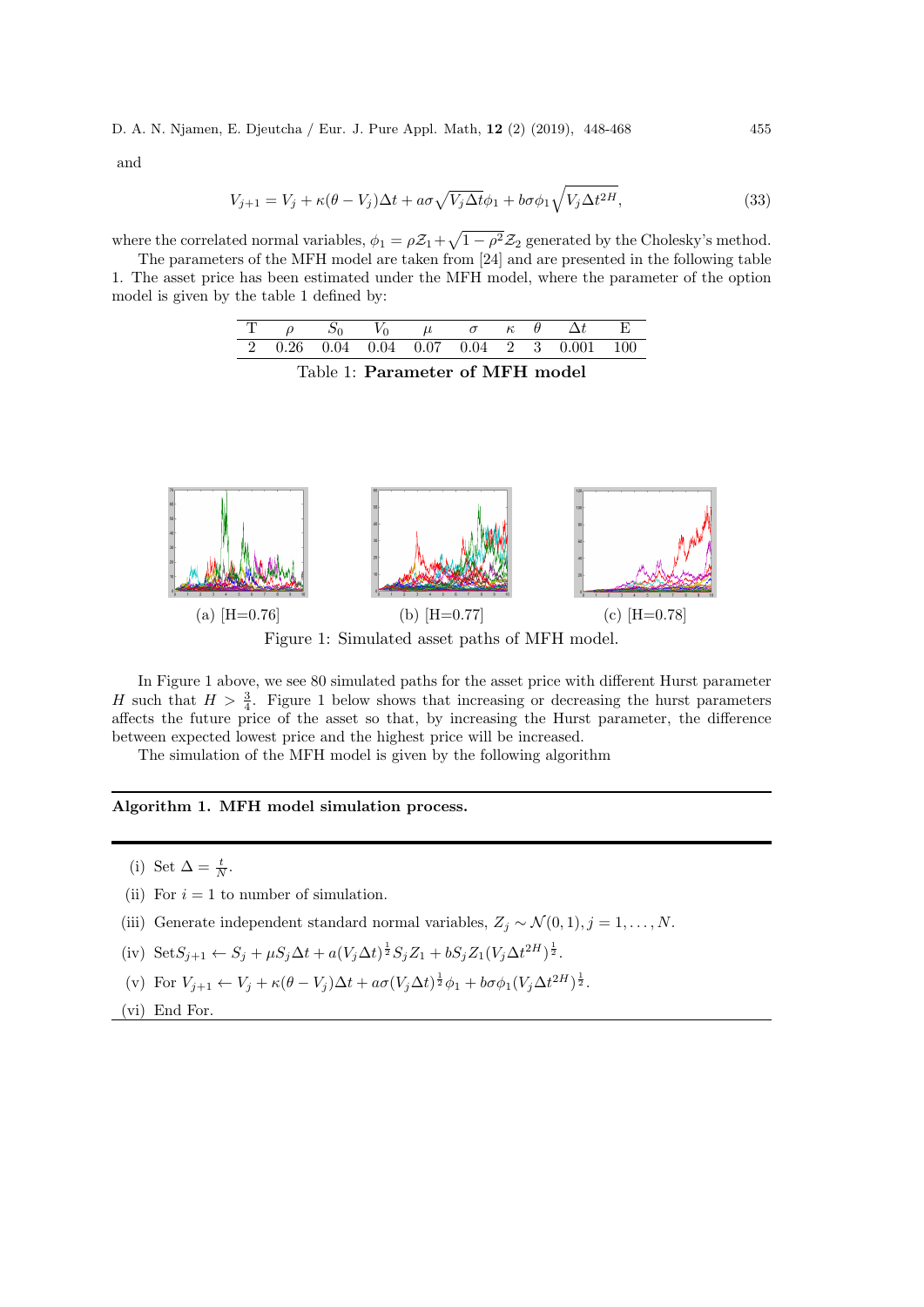# 3.3. Existence and Uniqueness

Now we will discuss the solutions for non-Lipschitz SDE's with Brownian motion, fBm for each equation defined in (58) by using an iteration of Picard [12]. Let  $X_0(t) = \zeta$  be a random variable with  $\mathbb{E}|\zeta|^2 < +\infty$ . In the general case, we construct an approximative sequence of stochastic process  $\{X_p(t)\}_{p\geq 1}$  as follows

$$
X_p(t) = \zeta + \int_0^t \mu(s, X_{p-1}(s))ds + \int_0^t \sigma_1(s, X_{p-1}(s))dB_s
$$
  
+ 
$$
\int_0^t \sigma_2(s, X_{p-1}(s))dB_s^H.
$$
 (34)

**Theorem 1.** Under the assumptions **A.1** and **A.2**, the path-wise uniqueness holds for (3),  $t \in$  $[0, T].$ 

*Proof.* Let  $Y(t)$  and  $Z(t)$  be two solutions of (34) and  $Y(0) = Z(0)$ , we have

$$
Y(t) - Z(t) = \int_0^t \widetilde{\mu}(s)ds + \int_0^t \widetilde{\sigma}_1(s)dB_s + \int_0^t \widetilde{\sigma}_2(s)d^{\circ}B_s^H
$$
  
=  $I_{\mu}(t) + I_{\sigma_1}(t) + I_{\sigma_2}(t)$ 

with

$$
\begin{cases}\nI_{\mu}(t) = \int_0^t \tilde{\mu}(s)ds \\
I_{\sigma_1}(t) = \int_0^t \tilde{\sigma}_1(s)dB_s \\
I_{\sigma_2}(t) = \int_0^t \tilde{\sigma}_2(s)d^{\circ}B_s^H.\n\end{cases}
$$
\n(35)

where

$$
\begin{cases}\n\widetilde{\mu}(s) = \mu(s, Y(s)) - \mu(s, Z(s)) \\
\widetilde{\sigma}_1(s) = \sigma_1(s, Y(s)) - \sigma_1(s, Z(s)) \\
\widetilde{\sigma}_2(s) = \sigma_2(s, Y(s)) - \sigma_2(s, Z(s)),\n\end{cases}
$$
\n(36)

By employing the following inequality

$$
\forall a_1, a_2, a_3 \in \mathbb{R}, \ |a_1 + a_2 + a_3|^2 \le 3|a_1|^2 + 3|a_2|^2 + 3|a_3|^2. \tag{37}
$$

It follows that

$$
|Y(t) - Z(t)|^2 \le 3\left|\int_0^t \widetilde{\mu}(s)ds\right|^2 + 3\left|\int_0^t \widetilde{\sigma}_1(s)dB_s\right|^2 + 3\left|\int_0^t \widetilde{\sigma}_2(s)d^{\circ}B_s^H\right|^2. \tag{38}
$$

We observe

$$
\mathbb{E}|Y(t) - Z(t)|^2 \le 3\mathbb{E}|I_{\mu}(t)|^2 + 3\mathbb{E}|I_{\sigma_1}(t)|^2 + 3\mathbb{E}|I_{\sigma_2}(t)|^2.
$$
 (39)

We have to estimate  $\mathbb{E}|I_{\mu}(t)|^2$ ,  $\mathbb{E}|I_{\sigma_1}(t)|^2$  and  $\mathbb{E}|I_{\sigma_2}(t)|^2$ .

According to the Ito's Isometry we have

$$
\mathbb{E}\left|\int_0^t \widetilde{\sigma}_1(s)dB_s\right|^2 = \mathbb{E}\int_0^t |\widetilde{\sigma}_1(s)|^2 ds.
$$
 (40)

By using Fubini's Theorem, we have

$$
\mathbb{E}\int_0^t |\tilde{\sigma}_1(s)|^2 ds = \int_0^t \mathbb{E}|\tilde{\sigma}_1(s)|^2 ds.
$$
\n(41)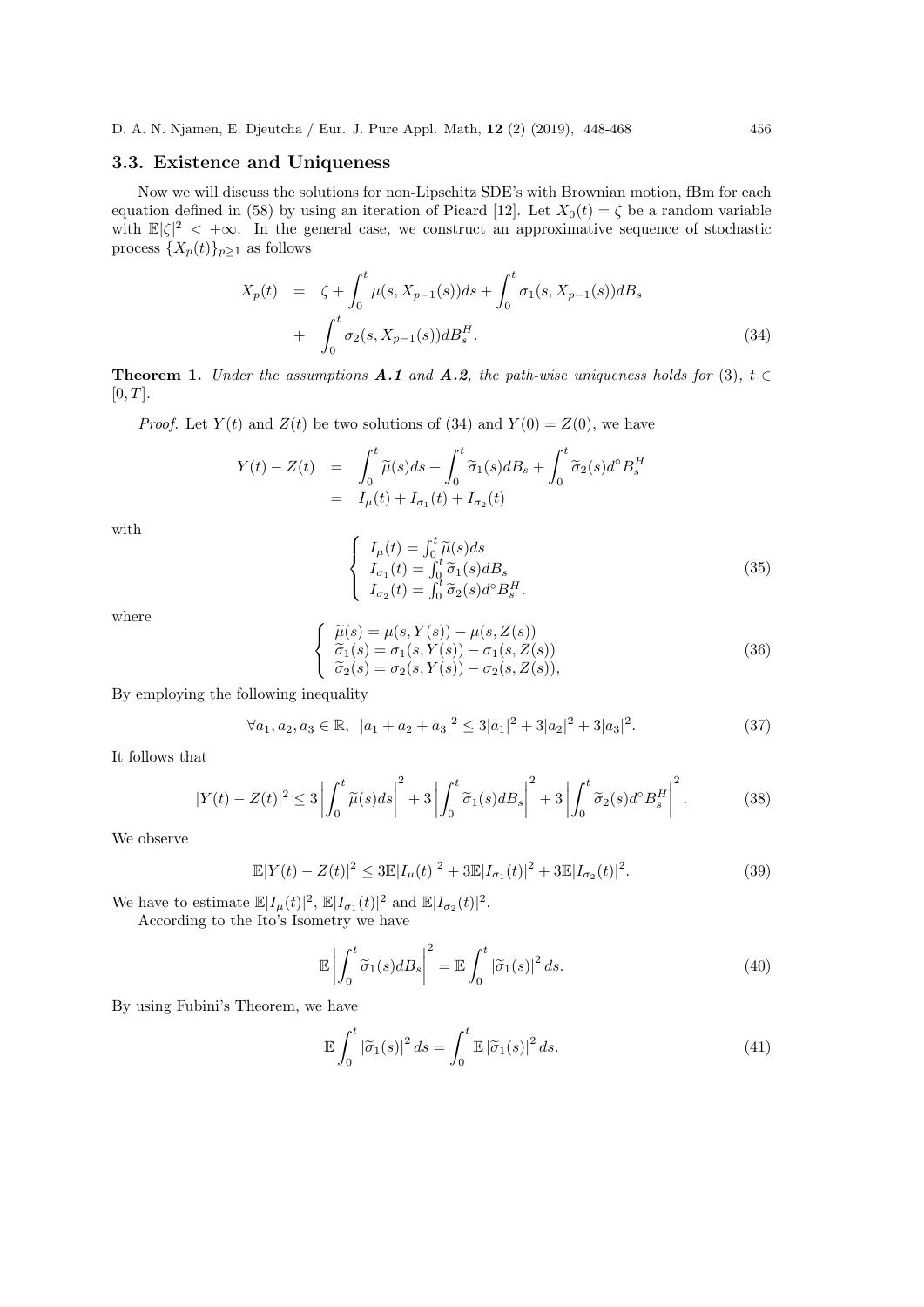Using the linear growth assumption in  $(A.1.4)$ , it is easy to see that

$$
|\tilde{\sigma}_1(s)|^2 \le \varrho(|Y(s) - Z(s)|^2)
$$
\n(42)

and then

$$
\mathbb{E}|\tilde{\sigma}_1(s)|^2 \le \mathbb{E}[\varrho(|Y(s) - Z(s)|^2)].\tag{43}
$$

According to the Jensen's Inequality, we have

$$
\mathbb{E}\left[\varrho\left(\left|Y(s)-Z(s)\right|^2\right)\right] \leq \varrho\left(\mathbb{E}\left|Y(s)-Z(s)\right|^2\right),\tag{44}
$$

it follows that

$$
\int_0^t \mathbb{E} |\tilde{\sigma}_1(s)|^2 ds \le \int_0^t \varrho \left( \mathbb{E} |Y(s) - Z(s)|^2 \right) ds. \tag{45}
$$

Therefore,

$$
\mathbb{E}|I_{\sigma_1}(t)|^2 \le \int_0^t \varrho \left(\mathbb{E}|Y(s) - Z(s)|^2\right) ds. \tag{46}
$$

Using the simple estimation, we have

$$
\mathbb{E}\left|I_{\mu}(t)\right|^2 = \mathbb{E}\left|\int_0^t \widetilde{\mu}(s)ds\right|^2 \le T \mathbb{E}\int_0^t \left|\widetilde{\mu}(s)\right|^2 ds,\tag{47}
$$

and by Fubini's Theorem, we have

$$
\mathbb{E}\left|I_{\mu}(t)\right|^2 \le T \int_0^t \mathbb{E}\left|\widetilde{\mu}(s)\right|^2 ds. \tag{48}
$$

Consequently

$$
\mathbb{E}|I_{\mu}(t)|^{2} \leq 8T \int_{0}^{t} \mathbb{E}|\widetilde{\mu}(s)|^{2} ds.
$$
\n(49)

We know that  $B_t^H$  is the fBm with  $\frac{1}{2} < H < 1$  and  $\tilde{\sigma}_2(t)$  is a stochastic process in  $D^{1,2}(|\mathcal{H}|) \cap$ <br>(L [0, T]) for given  $t \in [0, T]$  we have from longer 1 that  $(L_\varphi[0,T])$ , for every  $t \in [0,T]$ , we have from lemma 1 that

$$
\mathbb{E}\left[\int_0^t \widetilde{\sigma}_2(s)d^\circ B_s^H\right]^2 \le 2Ht^{2H-1}\mathbb{E}\left[\int_0^t |\widetilde{\sigma}_2(s)|^2 ds\right] + 4t\mathbb{E}\left[\int_0^t D_s^\varphi \widetilde{\sigma}_2(s)\right]^2 ds. \tag{50}
$$

The inequality (50) implies that

$$
\mathbb{E}|I_{\sigma_2}(t)|^2 \le 8T \int_0^t \left[ \mathbb{E}|\tilde{\sigma}_2(s)|^2 + \mathbb{E}|D_s^{\varphi}\tilde{\sigma}_2(s)|^2 \right] ds.
$$
 (51)

By combining (51) and (49), we obtain

$$
\mathbb{E}|I_{\mu}(t)|^{2} + \mathbb{E}|I_{\sigma_{2}}(t)|^{2} \leq 8T \int_{0}^{t} \left[\mathbb{E}|\widetilde{\mu}(s)|^{2}ds + \mathbb{E}|\widetilde{\sigma}_{2}(s)|^{2} + \mathbb{E}|D_{s}^{\varphi}\widetilde{\sigma}_{2}(s)|^{2}\right]ds.
$$
 (52)

Using the inequality  $(17)$  of the assumption  $(A.2)$ , we obtain

$$
\mathbb{E}|I_{\mu}(t)|^{2} + \mathbb{E}|I_{\sigma_{2}}(t)|^{2} \leq 8T \int_{0}^{t} \varrho \left(\mathbb{E}|Y(t) - Z(t)|^{2}\right) ds.
$$
 (53)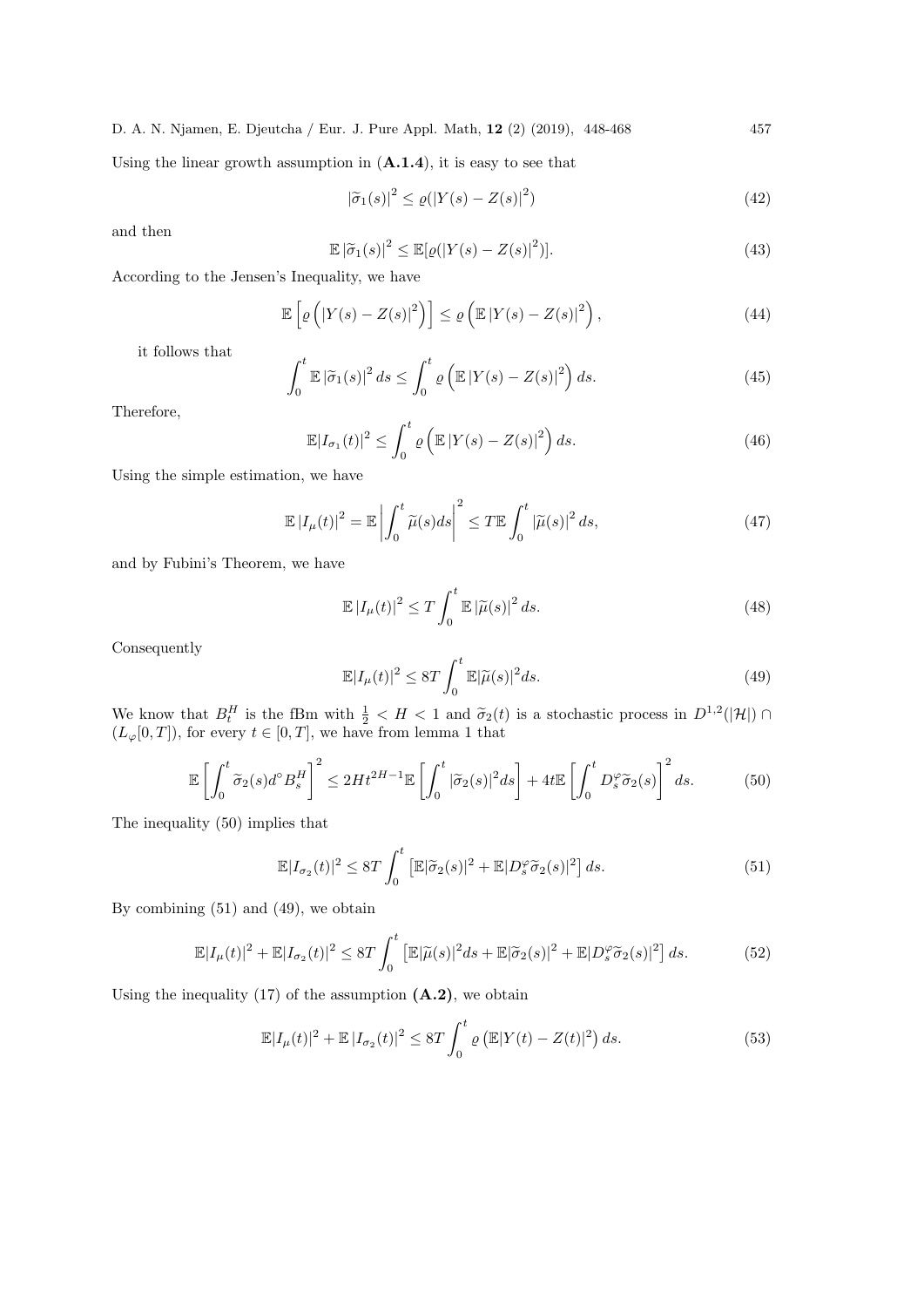The inequality (46) and (53) give

$$
\mathbb{E}|I_{\sigma_1}(t)|^2 + \mathbb{E}|I_{\mu}(t)|^2 + \mathbb{E}|I_{\sigma_2}(t)|^2 \le (1+8T) \int_0^t \varrho(\mathbb{E}|Y(s)-Z(s)|^2)ds.
$$
 (54)

The inequality (39) give

$$
\mathbb{E}|Y(t) - Z(t)|^2 \le (3 + 24T) \int_0^t \varrho(\mathbb{E}|Y(s) - Z(s)|^2) ds.
$$
 (55)

Noticing that from (16), the inequality (55) implies that  $\mathbb{E}|Y(t) - Z(t)|^2 = 0, \forall t \in [0, T]$ . Since  $T > 0$  is an arbitrary,  $Y(t) \equiv Z(t)$ ,  $\forall t \in [0, T]$ . Thus the path-wise uniqueness holds for (3).

To prove the existence of Theorem 1, we show that under the non-Lipschitz condition,

$$
\lim_{n,i \to \infty} \sup_{0 \le t \le T} \mathbb{E}|X_p(t) - X_i(t)|^2 = 0.
$$
\n(56)

We call  $\{X_p(\cdot)\}_{p\geq 1}$  a Cauchy sequence which  $X(\cdot)$  is its limit. By letting  $p \to \infty$  in (34), we deduce that the solution to (1) exist. We fix  $p \ge 1$  arbitrary and define two sequences of functions  ${\{\chi_n(t)\}_{n\geq 1}}$  and  ${\{\widetilde{\chi}_{n,p}(t)\}_{n\geq 1}}$  where

$$
\begin{cases}\n\chi_1(t) = Ct \\
\chi_{n+1}(t) = \int_0^t \varrho_1(\chi_n(s))ds \\
\widetilde{\chi}_{n,p}(t) = \sup_{0 \le t \le T} \mathbb{E}|X_p(t) - X_i(t)|^2.\n\end{cases} (57)
$$

By Lemma 2, we observe that  $(\chi_n(t))$  decreases when  $n \to \infty$  and is nonnegative function on  $t \in [0, T]$ , therefore, we define  $\chi(t)$  as limit of  $(\chi_n(t))$ , we have  $\chi(0) = 0$  and  $\chi(t)$  is a continuous function on  $t \in [0, T]$ . Or  $\chi(t) = \lim_{n \to \infty} \chi_n(t)$ , we have

$$
\lim_{n \to \infty} \chi_{n+1}(t) = \lim_{n \to \infty} \int_0^t \varrho_1(\chi_n(s)) ds = \int_0^t \varrho_1(\chi(s)) ds.
$$
\n(58)

Since  $\chi(0) = 0$  and  $\int_{0^+} \frac{du}{\varrho(u)} = +\infty$ , we say that (58) implies  $\chi(t) = 0$ , therefore we get from the inequality (19)

$$
0 \leq \lim_{n,p \to \infty} \chi_{n+1}(t) = \lim_{n \to \infty} \sup_{0 \leq t \leq T} \mathbb{E}|X_p(t) - X_i(t)|^2
$$
  
= 
$$
\lim_{n,p \to \infty} \widetilde{\chi}_{n,p}(T)
$$
  

$$
\leq \lim_{n \to \infty} \widetilde{\chi}_n(T) = 0,
$$
 (59)

namely,  $\lim_{n,i\to\infty} \sup_{0\leq t\leq T} \mathbb{E}|X_n(t) - X_i(t)|^2 = 0.$ 

**Remark 1.** The asset price  $S_t$  satisfy

$$
dS_t = S_t \mu dt + a\sqrt{V_t} S_t dB_{t,1} + b\sqrt{V_t} S_t dB_{1,t}^H. \tag{60}
$$

With respect to the above equation defined by (60), we can say that the stock price equation of the MFH model has a unique solution.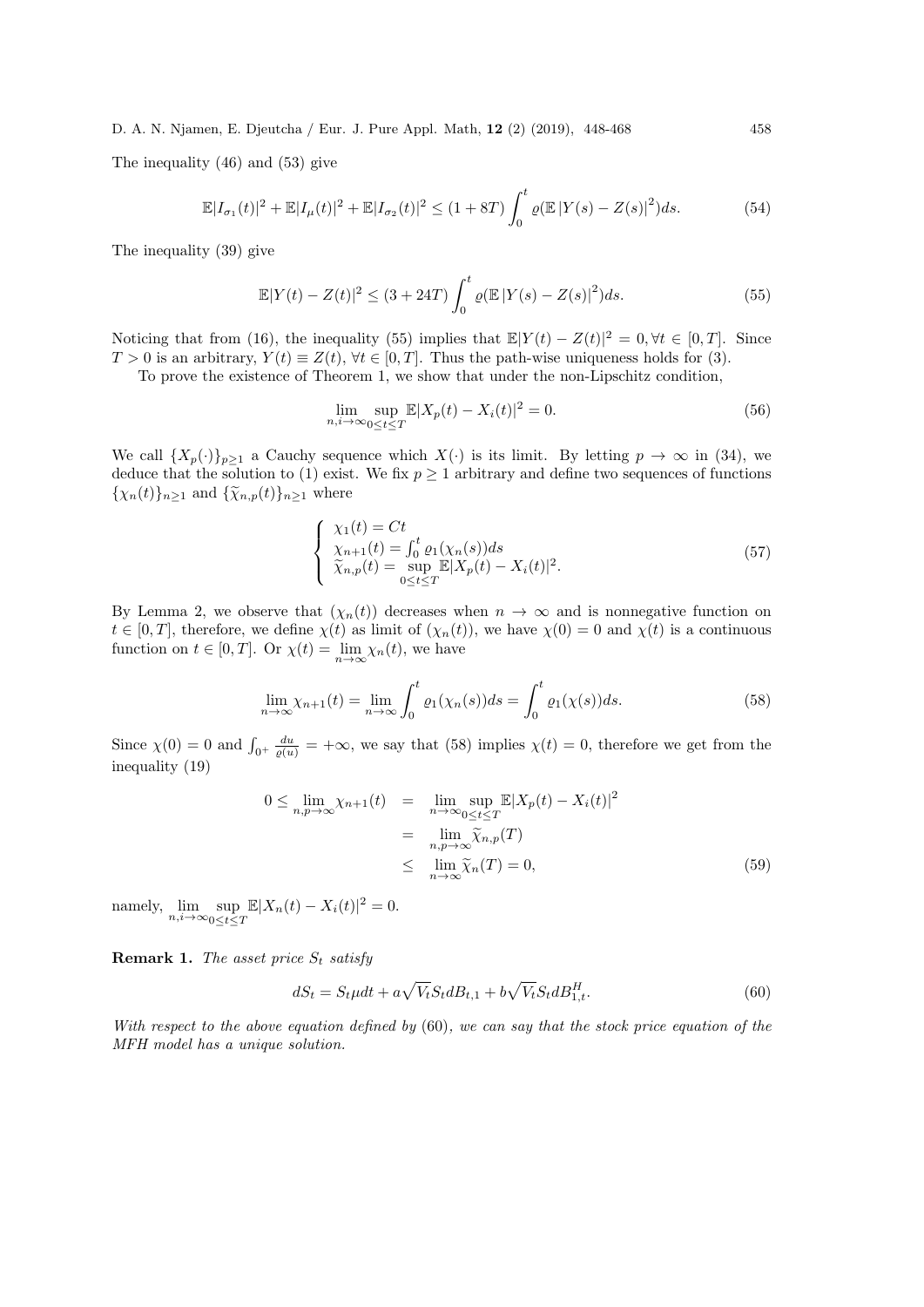Let  $V_0(t) = \zeta$  be a random variable with  $\mathbb{E}|\zeta|^2 < +\infty$ . We also construct an approximative sequence of stochastic process  ${V_t^n}_{n \geq 1}$  as follows

$$
V_t^n = \zeta + \int_0^t \kappa(\theta - V_s^{n-1}) ds + \int_0^t \sigma a \sqrt{V_s^{n-1}} dB_s
$$
  
+ 
$$
\int_0^t \sigma b \sqrt{V_s^{n-1}} dB_s^H.
$$
 (61)

Theorem 2. Under the assumptions A.1 and A.2, the volatility of the mixed Heston model has a unique positive solution  $V_t$ , where  $t \in [0, T]$  and  $T = \inf\{t > 0 | X_t = 0\}.$ 

Proof. We have

$$
V_t = \zeta + \int_0^t \kappa(\theta - V_s)ds + \int_0^t \sigma \sqrt{V_s}dM_s^H.
$$
\n(62)

Suppose that for some initial value  $\zeta$  there are two continous solutions  $V_t$  and  $\tilde{V}_t$  satisfy (62), then the difference satisfies

$$
V_t - \widetilde{V}_t = \int_0^t \psi_1(s)ds + \sigma a \int_0^t \psi_2(s)dB_s + \sigma b \int_0^t \psi_3(s)dB_s^H
$$
  
=  $J_1(t) + J_2(t) + J_3(t)$  (63)

where

$$
\begin{cases}\nJ_1(t) = \int_0^t \psi_1(s)ds \\
J_2(t) = \sigma a \int_0^t \psi_2(s)dB_s \\
J_3(t) = \sigma b \int_0^t \psi_3(s)dB_s^H\n\end{cases}
$$
\n(64)

with

$$
\begin{cases}\n\psi_1(t) = -\kappa (V_s - \widetilde{V}_s) ds \\
\psi_2(t) = \sigma a(\sqrt{V_s} - \sqrt{\widetilde{V}_s}) \\
\psi_3(t) = \sigma b(\sqrt{V_s} - \sqrt{\widetilde{V}_s}).\n\end{cases}
$$
\n(65)

We observe that

$$
\mathbb{E}|V_t - \widetilde{V}_t|^2 \le 3\mathbb{E}|J_1(t)|^2 + 3\mathbb{E}|J_2(t)|^2 + 3\mathbb{E}|J_3(t)|^2.
$$
\n(66)

Now we have to estimated  $\mathbb{E}|J_i(t)|^2$ ,  $i=1,2,3$ .

By letting

$$
\epsilon = \min\left\{\sqrt{V_t}\right\} + \sqrt{\widetilde{V}_t} > 0 \mid t \in [0, T]\right\},\tag{67}
$$

according to the Ito isometry, we get

$$
\mathbb{E}|J_2(t)|^2 = \mathbb{E}\int_0^t |\psi_2(s)|^2 ds.
$$
\n(68)

By Fubini's Theorem

$$
\mathbb{E}|J_2(t)|^2 = \int_0^t \mathbb{E} |\psi_2(s)|^2 ds.
$$
 (69)

Using the assumption in  $(A.1.2)$ , we have

$$
\mathbb{E} |\psi_2(s)|^2 \le \frac{\sigma^2 a^2}{\epsilon^2} \mathbb{E} \left( \varrho \left| (V_s - \widetilde{V}_s) \right|^2 \right),\tag{70}
$$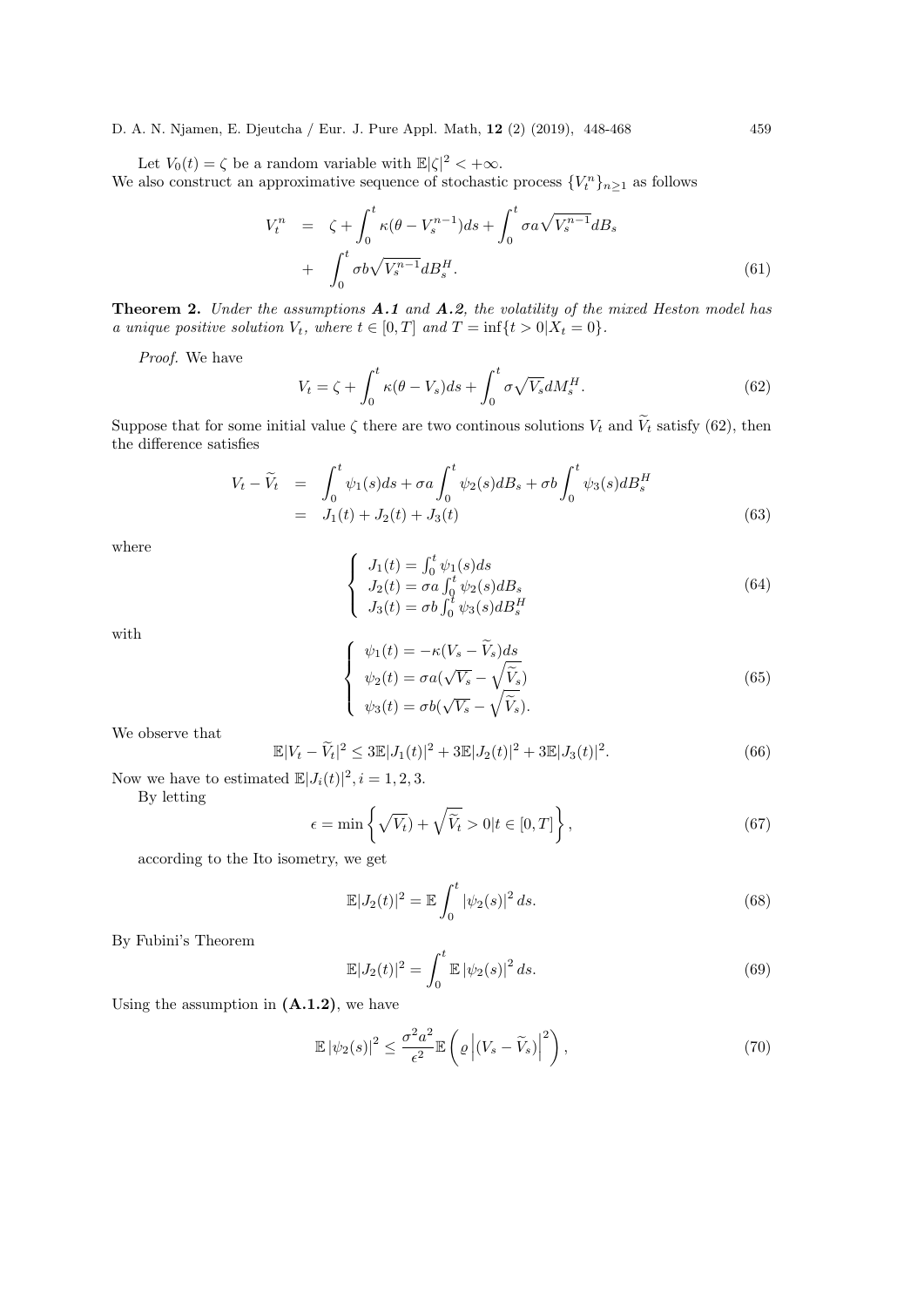and the Jensen's inequality give

$$
\mathbb{E} |\psi_2(s)|^2 \le \frac{\sigma^2 a^2}{\epsilon^2} \varrho \left( \mathbb{E} \left| (V_s - \widetilde{V}_s) \right|^2 \right). \tag{71}
$$

Therefore

$$
\mathbb{E}|J_2(t)|^2 \le \frac{\sigma^2 a^2}{\epsilon^2} \int_0^t \varrho \left(\mathbb{E}\left|\left(V_s - \widetilde{V}_s\right)\right|^2\right) ds,\tag{72}
$$

using the simple estimation and Fubini's Theorem, we have

$$
\mathbb{E}|J_1(t)|^2 \le T \int_0^t \mathbb{E} |\psi_1(s)|^2 ds. \tag{73}
$$

Let  $M = \min\{\frac{1}{\epsilon^2}, 1\}$ , we have

$$
\mathbb{E}|J_1(t)|^2 \le 8TM \int_0^t \mathbb{E}|\psi_1(s)|^2 ds. \tag{74}
$$

We know that  $B_t^H$  is the fBm with  $\frac{1}{2} < H < 1$  and  $\psi_3(t)$  is a stochastic process in  $D^{1,2}(|\mathcal{H}|) \cap$  $(L_\varphi[0,T])$ , for every  $t \in [0,T]$ , we have from lemma 1 that

$$
\mathbb{E}\left[\int_0^t \psi_3(s)d^\circ B_s^H\right]^2 \le \frac{1}{\epsilon^2} \left[2Ht^{2H-1}\mathbb{E}\left[\int_0^t |\widetilde{\psi}_3(s)|^2 ds\right] + 4t\mathbb{E}\left[\int_0^t D_s^\varphi \widetilde{\psi}_3(s)\right]^2 ds\right] \tag{75}
$$

with  $\widetilde{\psi}_3(s) = \sigma c (V_s - \widetilde{V}_s).$ 

The inequality (75) implies that

$$
\mathbb{E}|J_3(t)|^2 \leq 8TM \int_0^t \left[ \mathbb{E}|\widetilde{\psi}_3(s)|^2 + \mathbb{E}|D_s^{\varphi}\widetilde{\psi}_3(s)|^2 \right] ds.
$$
 (76)

By combining (76) and (74), we obtain

$$
\mathbb{E}|J_1(t)|^2 + \mathbb{E}|J_3(t)|^2 \le 8TM \int_0^t \left[ \mathbb{E}|\psi_1(s)|^2 ds + \mathbb{E}|\psi_3(s)|^2 + \mathbb{E}|D_s^{\varphi}\psi_3(s)|^2 \right] ds.
$$
 (77)

Using the inequality  $(17)$  of the assumption  $(A.2)$ , we obtain

$$
\mathbb{E}|J_1(t)|^2 + \mathbb{E}|J_2(t)|^2 \leq 8TM \int_0^t \varrho \left(\mathbb{E}|V_s - \widetilde{V}_s|^2\right) ds. \tag{78}
$$

The inequality (72) and (78) give

$$
\mathbb{E}|J_1(t)|^2 + \mathbb{E}|J_2(t)|^2 + \mathbb{E}|J_3(t)|^2 \le M(\sigma^2 a^2 + 8T) \int_0^t \varrho \left(\mathbb{E}\left|V_s - \widetilde{V}_s\right|^2\right) ds. \tag{79}
$$

The inequality (66) give

$$
\mathbb{E}|V_t - \widetilde{V}_t|^2 \le 3M(\sigma^2 a^2 + 8T) \int_0^t \varrho \left(\mathbb{E}\left|V_s - \widetilde{V}_s\right|^2\right) ds. \tag{80}
$$

Noticing that from (16), the inequality (80) implies that  $\mathbb{E}|V_t - \widetilde{V}_t|^2 = 0, \forall t \in [0, T]$ . Since  $T > 0$ is an arbitrary,  $V_t \equiv \tilde{V}_t$ ,  $\forall t \in [0, T]$ . Thus the path-wise uniqueness holds for (3). To show the existence, we proceed in the same way as Theorem 1.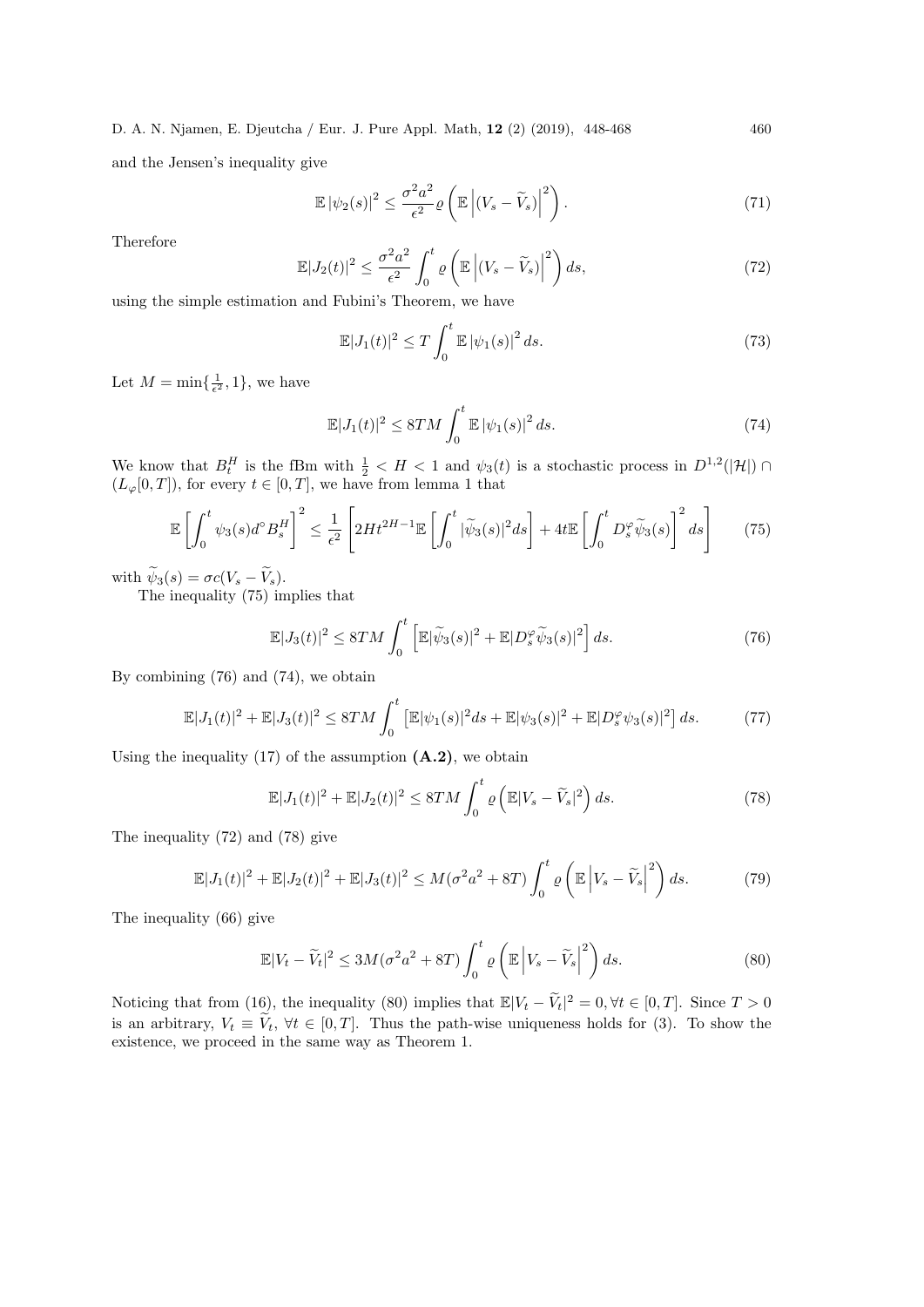**Theorem 3.** If  $V_t$  is the solution of (62), then  $\mathbb{E}(|V_t|^2) < \infty$ .

Proof. To prove the existence of Theorem 3, we show that under the assumptions A.1 and A.2,  $\mathbb{E}|V_t^n|^2 < \infty,$  (81)

where for all  $n \geq 1$ ,  $V_t^n$  verify (61). By induction, we have for  $n = 1$ , from Lemma 1, and Lemma 15,

$$
\mathbb{E}|V_t^1|^2 \leq 3\mathbb{E}|\zeta|^2 + 3\mathbb{E}\left|\int_0^t \kappa(\theta - V_s^0)ds\right|^2
$$
  
+ 
$$
3\mathbb{E}\left|\int_0^t \overline{\sigma}_1(s, \sqrt{V_s^0})dB_s\right|^2 + 3\mathbb{E}\left|\int_0^t \overline{\sigma}_2(s, \sqrt{V_s^0})dB_s^H\right|^2
$$
  

$$
\leq 3\mathbb{E}|\zeta|^2 + 3\kappa^2\theta^2t^2 + 12T\int_0^t \left[\mathbb{E}|\kappa(s, V_s^0)|^2 + \xi_1\right]ds
$$

with

$$
\xi_1 = \mathbb{E} \left| \overline{\sigma}_2(s, V_s^0) \right|^2 + \mathbb{E} \left| D_s^{\varphi} \overline{\sigma}_2(s, V_s^0) \right|^2.
$$
 (82)

Let  $\overline{\epsilon} = \min_{0 \leq t \leq T}$  $\{1; \frac{1}{\sqrt{5}}\}$  $V^0_t$  $\Big\}$ , we have

$$
\mathbb{E}|V_t^1|^2 \le 3\mathbb{E}|\zeta|^2 + 3\kappa^2\theta^2t^2 + 12T\bar{\epsilon}^2 \int_0^t \left[\mathbb{E}\left|\kappa(s,V_s^0)\right|^2 + \xi_1\right]ds.
$$

Moreover

$$
\mathbb{E}\left|\kappa(s, V_s^0)\right|^2 + \xi_1 \le G\left(1 + \mathbb{E}|V_s^0|^2\right),\tag{83}
$$
  
with  $G = \max\left[2 \sup_{0 \le t \le T} \mathbb{E}(|\kappa V_s^0|^2 + \overline{\xi}_1) + 2a_1, 2b_1\right],$  where  

$$
\overline{\xi}_1 = |\overline{\sigma}_2(s, 0)|^2 + |D_s^{\varphi}\overline{\sigma}_2(s, 0)|^2.
$$
 (84)

Therefore, we get

$$
\mathbb{E}|V_t^0|^2 \le 3\mathbb{E}|\zeta|^2 + 3\kappa^2\theta^2 t^2 + 12TG\overline{\epsilon}^2 \int_0^t \left(1 + \mathbb{E}|V_s^0|^2\right) ds. \tag{85}
$$

As we know that  $V_s^0 = \zeta$ , then we have

$$
\mathbb{E}|V_t^1|^2 \le 3\mathbb{E}|\zeta|^2 + 3\kappa^2\theta^2t^2 + 12TG\bar{\epsilon}^2t\left(1 + \mathbb{E}|\zeta|^2\right) \tag{86}
$$

i.e

$$
\mathbb{E}|V_t^1|^2 \le 3\mathbb{E}|\zeta|^2 + 3\kappa^2\theta^2T^2 + 12GT^2\bar{\epsilon}^2\left(1 + \mathbb{E}|\zeta|^2\right) < \infty. \tag{87}
$$

The relation  $(87)$  is true. Now assume that for all  $n$ ,

$$
\mathbb{E}|V_t^n|^2 \le \overline{A} + 3\mathbb{E}|\zeta|^2 \left[ \sum_{i=0}^n \frac{(12GT)^i}{i!} t^i + \sum_{i=1}^p \frac{(12GT)^i}{i!} t^i \right],
$$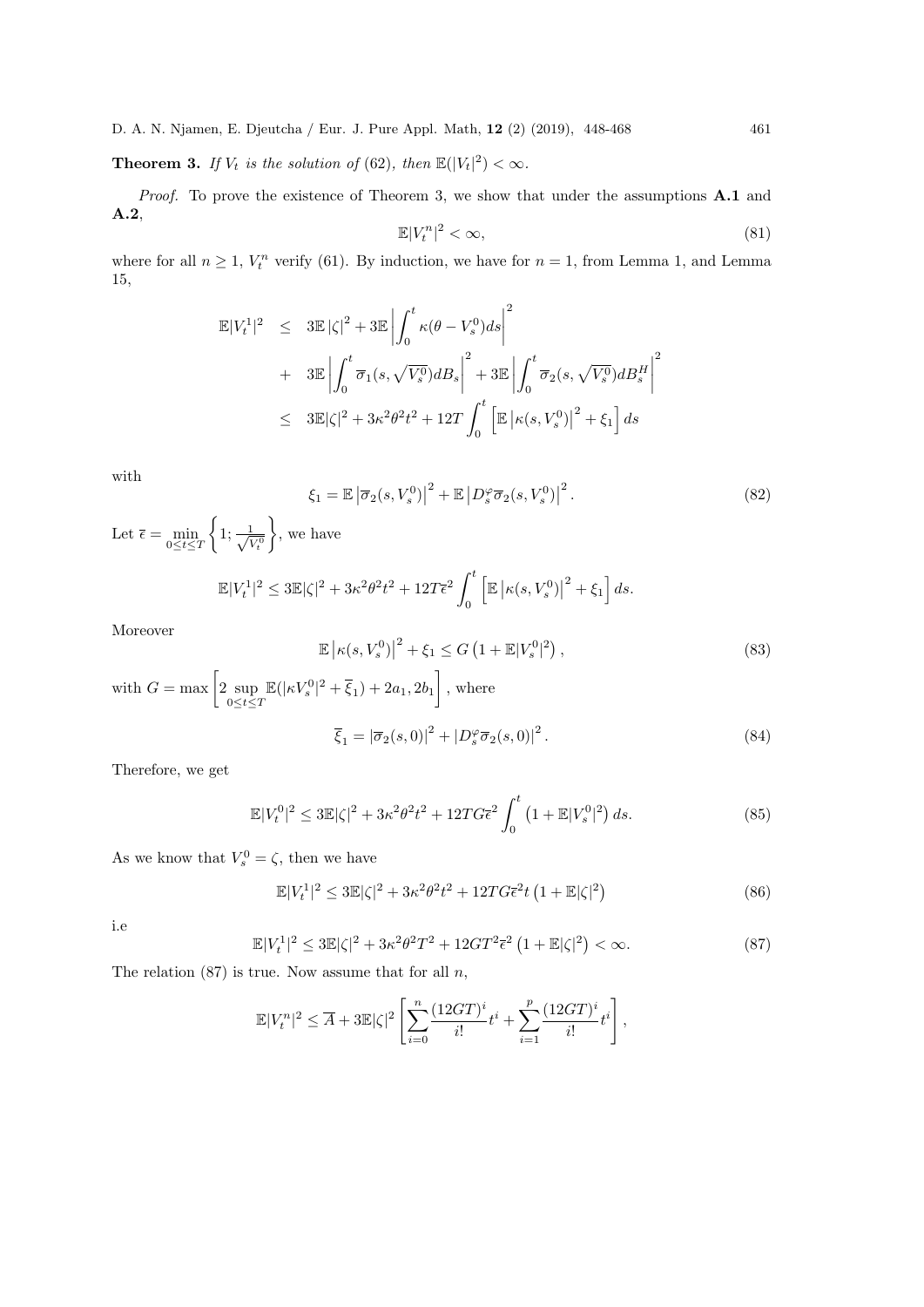D. A. N. Njamen, E. Djeutcha / Eur. J. Pure Appl. Math, 12 (2) (2019), 448-468 462 with  $\overline{A} = 3\mathbb{E}|\zeta|^2 + 3\kappa^2\theta^2T^2 + 12GT^2$ . Then we have, for  $n+1$ 

$$
\mathbb{E}|V_t^{n+1}|^2 \leq 3\mathbb{E}|\zeta|^2 + 3\kappa^2\theta^2t^2 + 12GT \int_0^t \left(1 + \mathbb{E}|V_t^n|^2\right) ds \n+ 12GT \int_0^t (1 + \mathbb{E}|V_t^n|^2) ds \n\leq 3\mathbb{E}|\zeta|^2 + 3\kappa^2\theta^2t^2 + 12GT \int_0^t \left(1 + \mathbb{E}|V_t^n|^2\right) ds \n\leq \overline{A} + 12GT \int_0^t \left(\mathbb{E}|V_s^n|^2\right) ds \n\leq \overline{A} + 3\mathbb{E}|\zeta|^2 \int_0^t \left[\sum_{i=0}^n \frac{(12GT)^{i+1}}{i!} s^i + \sum_{i=1}^p \frac{(12GT)^{i+1}}{i!} s^i\right] ds \n\leq \overline{A} + 3\mathbb{E}|\zeta|^2 \int_0^t \left[\sum_{i=1}^{n+1} \frac{(12GT)^i}{i!} s^i + \sum_{i=2}^{p+1} \frac{(12GT)^i}{i!} s^i\right] ds \n\leq \overline{A} + 3\mathbb{E}|\zeta|^2 \int_0^t \left[\sum_{i=1}^{n+1} \frac{(12GT)^i}{i!} s^i + \sum_{i=2}^{p+1} \frac{(12GT)^i}{i!} s^i\right] ds \n\leq \overline{A} + 3\mathbb{E}|\zeta|^2 \left[\sum_{i=1}^{n+1} \frac{(12GT)^i}{i!} t^i + \sum_{i=2}^{p+1} \frac{(12GT)^i}{i!} t^i\right]
$$

with  $\overline{A} = \overline{A}(1 + 12GT^2)$ . Hence

$$
\mathbb{E}|V_t^{n+1}|^2 \le \overline{A}(1+12GT^2)+3\mathbb{E}|\zeta|^2 \left[\sum_{i=1}^{n+1} \frac{(12GT)^i}{i!}t^i+\sum_{i=2}^{p+1} \frac{(12GT)^i}{i!}t^i\right].
$$

Or  $e^x \simeq \sum^n$  $i=1$  $\exp(x)$ , we have

$$
\mathbb{E}|V_t^{n+1}|^2 \leq 3\mathbb{E}|\zeta|^2(1+12GT^2)+3\kappa^2\theta^2T^2(1+12GT^2) + 12GT^2(1+12GT^2)+3\mathbb{E}|\zeta|^2\exp(12GT^2)<\infty.
$$

We can conclude that  $\mathbb{E}|V_t^n|^2 < \infty$  and therefore  $\mathbb{E}(|V_t|^2) < \infty$ .

**Remark 2.** If  $S_t$  satisfy the stock price of the MFH model, then  $\mathbb{E}|S_t|^2 < \infty$ .

# 4. American put option under MFH model

In mathematical finance, Monte Carlo simulation methods are best ways for pricing the American option. The benefit of the Monte Carlo simulation method is to trade with dependent options. This method can simulate the underlying asset price path by path, then obtain the payoff associated with the data for each simulated path and using the average discounted payoff to approach the expected discounted payoff which is the value of path dependent option. Least Squares Monte Carlos method (in short LSM) is more suitable for problems in higher dimensions than oder comparable Monte Carlos Method [6], [8].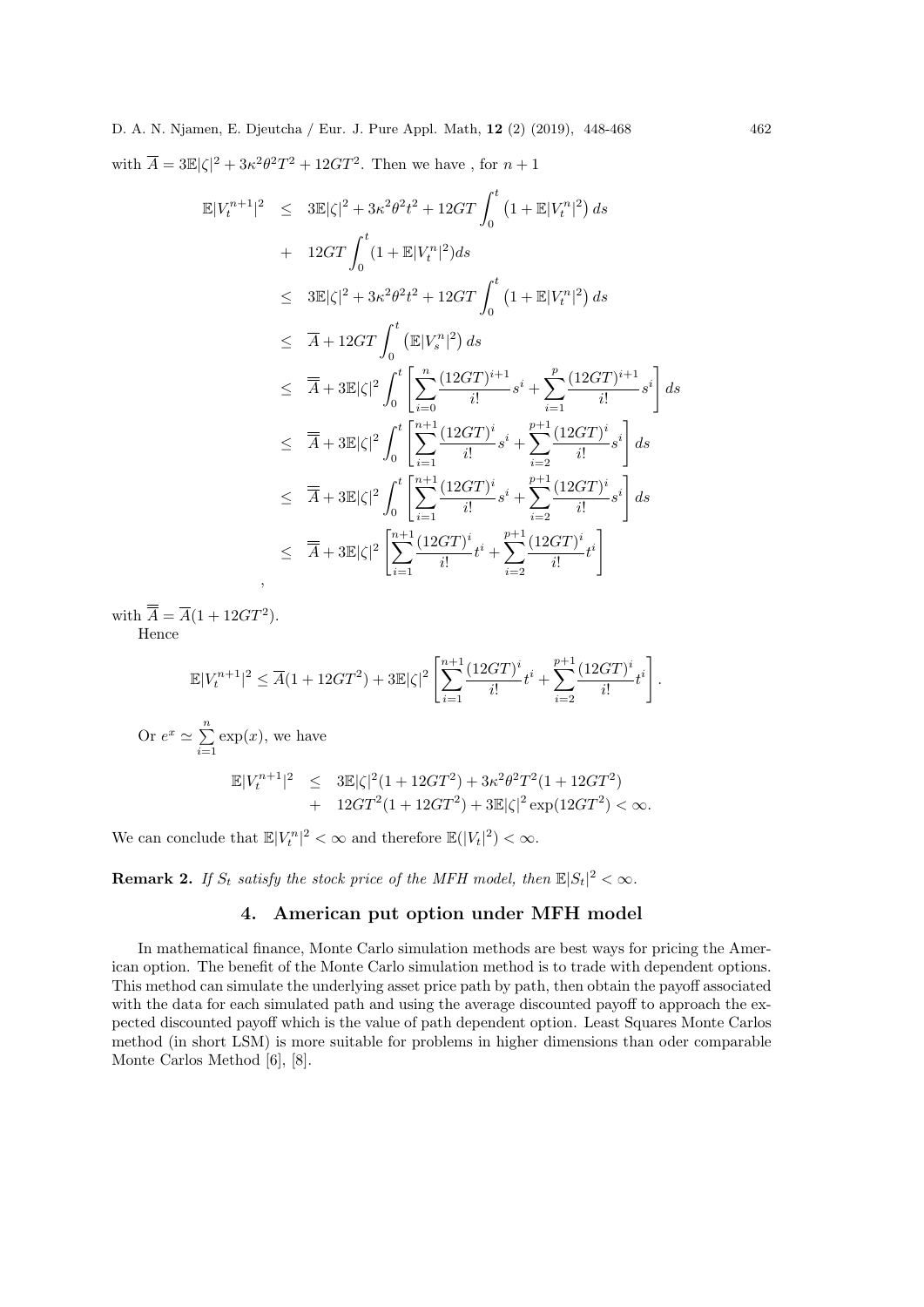## 4.1. LSM Algorithm

In the LSM approach, in order to have a better price, we only recognize the in-the-money paths. The LSM algorithm is given as follows,

Algoritheorem 2. LSM algorithm (i) Set  $S_i$  MFH model Asset Path. (ii) If  $S_i < E$ . (iii) Set  $cashflow(j) = (E - S_j)e^{-r\delta t}$ ,  $j = 1,...,number$  of paths. (iv) Else cashflow(j) = 0. (v) End if. (vi) For  $j = N - 1 : -1 : 1$ . (vii) Set  $index = \text{find}(E - S_i > 0)$ . (viii) Set  $X = [ons(size(index))S(index)(S(index))^{2}].$ (ix) Set  $B = (X^T X)^{\frac{1}{2}} X \text{cashflow}(index)$ . (x) Set *conditional*  $exp = XB$ . (xi) If conditional  $\exp < -E - S_j$ , j = 1 : size(index, 1). (xii) Set cashflow  $(index(j)) = (E - S_j), j = 1:size(index,1).$ (xiii) End if. (xiv) Set cashflow = cashflow  $e^{(-r\delta t)}$ . (xv) End if. (xvi) Set American put option = mean(cashflow).

we apply the above LSM algorithm for pricing American put option when the underlying stock price follows the MFH model. The details of LSM Algorithm can be found in [21]. The concept of the put option is related to stopping time process. Indeed, it can be expired at any time until expiration date. Let  $\Theta$  be a set of stopping times and  $S_t$  be a stock price. The price of the American put option is defined as follows

$$
P(\tau, S(\tau)) = \sup \left\{ \mathbb{E} \left[ e^{-r\tau} \left( E - S(\tau) \right)^+ \right] \right\}, \tau \in \Theta,
$$
\n(88)

where  $S(0)$  is initial stock price.

If  $\tau = +\infty$ , then the value of the American put option is zero. Here, we investigate the value of the American put option of the MFH model by considering different values of the expiration date and  $a, b$  parameter.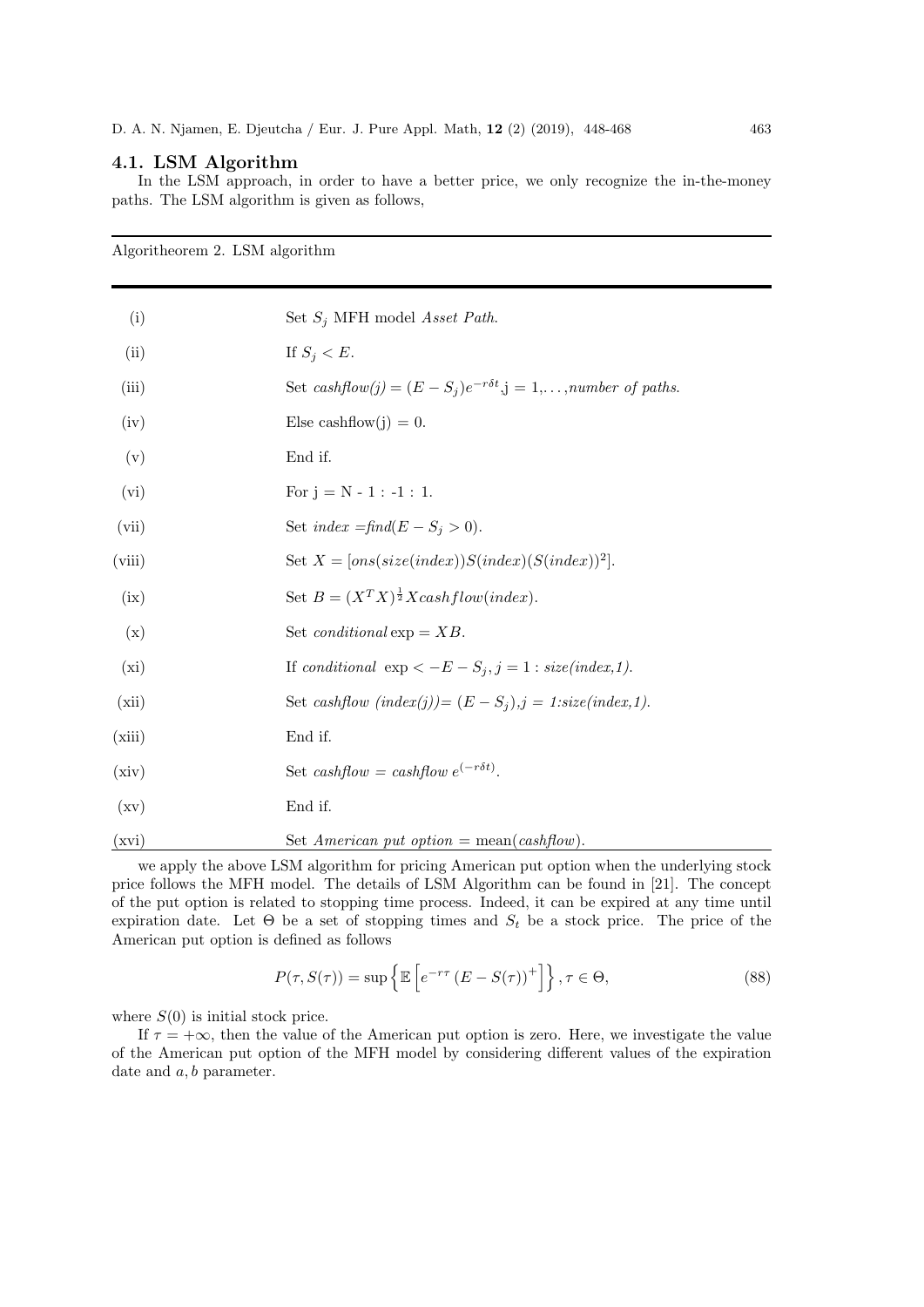#### 4.2. Experimental results

In this section, we present some numerical results for the institution the price of the American put option of the MFH model by using the above LSM algorithm. We first simulate the price of the action, the paths based on the Euler scheme described in subsection 3.2. We use the parameters given in the table 1 for the price of the American put option under the MFH model. By applying the algorithm 1 and 2, we get the following results for differents value of Hurst parameters  $H$  such that  $H \in (\frac{3}{4}, 1]$ :

| $\alpha$ | h   |         | 3        |
|----------|-----|---------|----------|
| 0.1      | MFH | 49.7453 | 49.6720  |
| 0.2      | HМ  | 49.5860 | -49.6969 |

Table 2: Comparison of American put option using MFH models as function of  $S_0$  and  $V_0$  for H=0.76.

| a.  |     |         | 3       |
|-----|-----|---------|---------|
| 0.1 | MFH | 49.7970 | 49.6887 |
| 0.2 | HМ  | 49.6450 | 49.7773 |

Table 3: Comparison of American put option using MFH models and HM as function of  $S_0$  and  $V_0$  for H=0.77.

| a   |     |         |         |
|-----|-----|---------|---------|
| 0.1 | MFH | 49.7305 | 49.7286 |
| 0.2 | HМ  | 49.5938 | 49.6614 |

Table 4: Comparison of American put option using MFH models and HM as function of  $S_0$  and  $V_0$  for H=0.78.

| a.  |     |         |         |
|-----|-----|---------|---------|
| 0.1 | MFH | 49.7298 | 49.6620 |
| 0.2 | HМ  | 49.9172 | 49.7155 |

Table 5: Comparison of American put option using MFH model and HM as function of  $S_0$  and  $V_0$  for H=0.79

In tables 2, 3, 4 and 5 the results are shown for some quantities of Hurst parameters  $H=0.76$ , 0.77, 0.78, 0.79. We see that increase in the value of the Hurst parameter leads to a significant increase in the value of the American put option price under MFH.

| a.  |     |         |          |
|-----|-----|---------|----------|
| 0.1 | MFH | 49.5432 | -49.7045 |
| 0.2 | HМ  | 49.5249 | 49.7619  |

Table 6: Comparison of American put option using MFH model and HM as function of  $S_0$  and  $V_0$  for H=0.80.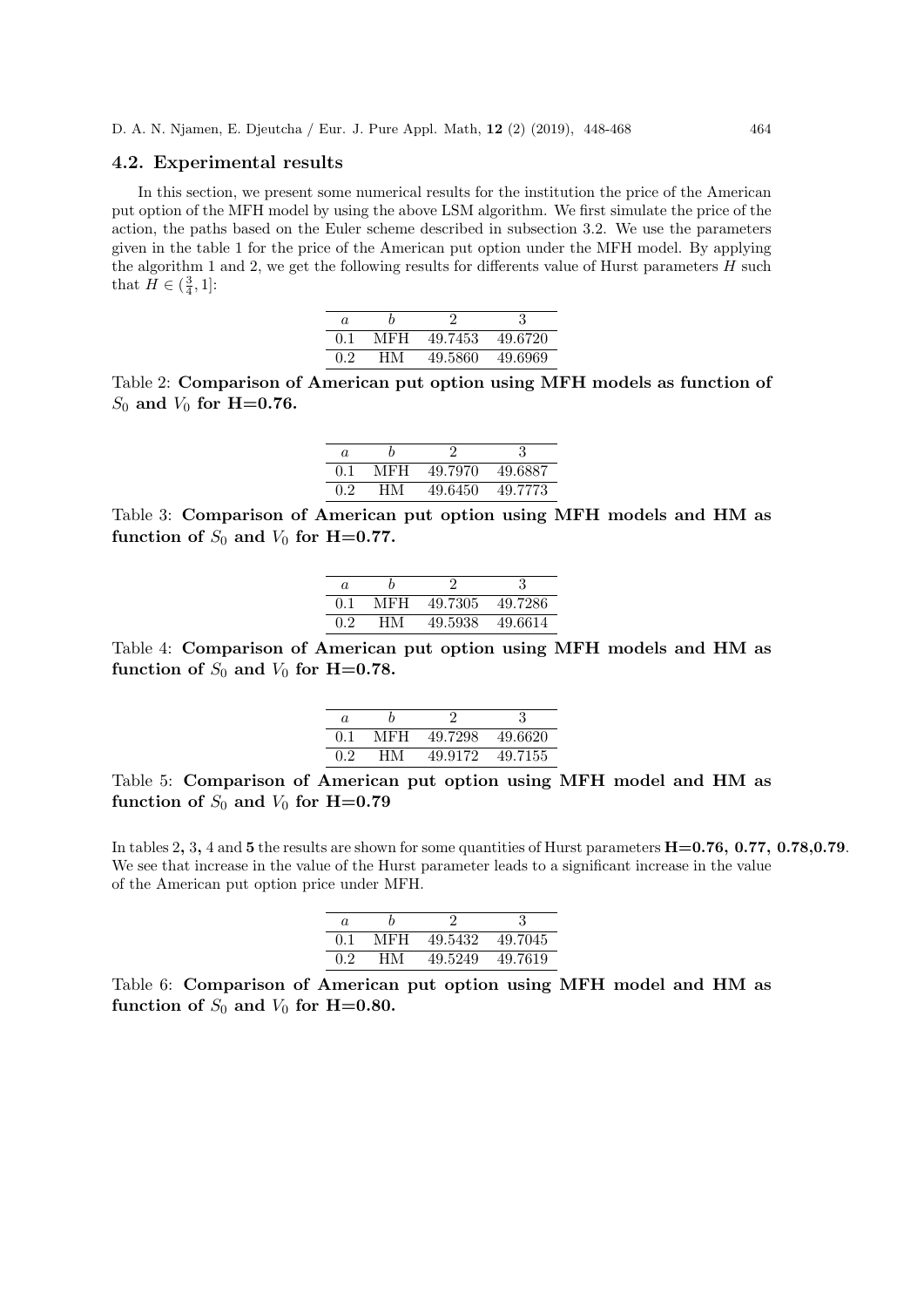| a.            |     |         |         |
|---------------|-----|---------|---------|
| 0.1           | MFH | 49.9421 | 49.7051 |
| $0.2^{\circ}$ | HМ  | 49.6671 | 49.6763 |

Table 7: Comparison of American put option using MFH model and HM as function of  $S_0$  and  $V_0$  for H=0.85.

| a.  |     |         |         |
|-----|-----|---------|---------|
| 0.1 | MFH | 49.8725 | 49.7520 |
| 0.2 | HМ  | 49.8213 | 49.7047 |

Table 8: Comparison of American put option using MFH model and HM as function of  $S_0$  and  $V_0$  for H=0.87.

| a.               |     |         |          |
|------------------|-----|---------|----------|
| 0.1              | MFH | 49.8149 | 49.7072  |
| 0.2 <sub>1</sub> | HМ  | 49.6484 | -49.7865 |

Table 9: Comparison of American put option using MFH model and HM as function of  $S_0$  and  $V_0$  for H=0.89.

In tables 6, 7, 8 and 9, the results are shown for some quantities of Hurst parameters  $H=0.80, H=0.85, 0.87, 0.89$ . We see that increase in the value of the Hurst parameter leads to a significant increase in the value of the American put option price under MFH.

| a   |      |         |         |
|-----|------|---------|---------|
| 0.1 | MFH- | 49.7141 | 49.6956 |
| 02  | ĦМ   | 49.6721 | 49.6781 |

Table 10: Comparison of American put option using MFH model and HM as function of  $S_0$  and  $V_0$  for H=0.90.

| a.  |     |         |         |
|-----|-----|---------|---------|
| 0.1 | MFH | 49.8439 | 49.7099 |
| 0.2 | HM. | 49.9487 | 49.6653 |

Table 11: Comparison of American put option using MFH model and HM as function of  $S_0$  and  $V_0$  for H=0.95.

| $\alpha$ |     |         |          |
|----------|-----|---------|----------|
| 0.1      | MFH | 49.7129 | -49.6898 |
| 0.2      | HМ  | 49.8712 | 49.7194  |

Table 12: Comparison of American put option using MFH model and HM as function of  $S_0$  and  $V_0$  for H=0.97.

| a.        |     |         |         |
|-----------|-----|---------|---------|
| $(1)$ . 1 | MFH | 49.7509 | 49.6964 |
| 0.2       | HM  | 49.7540 | 49.7373 |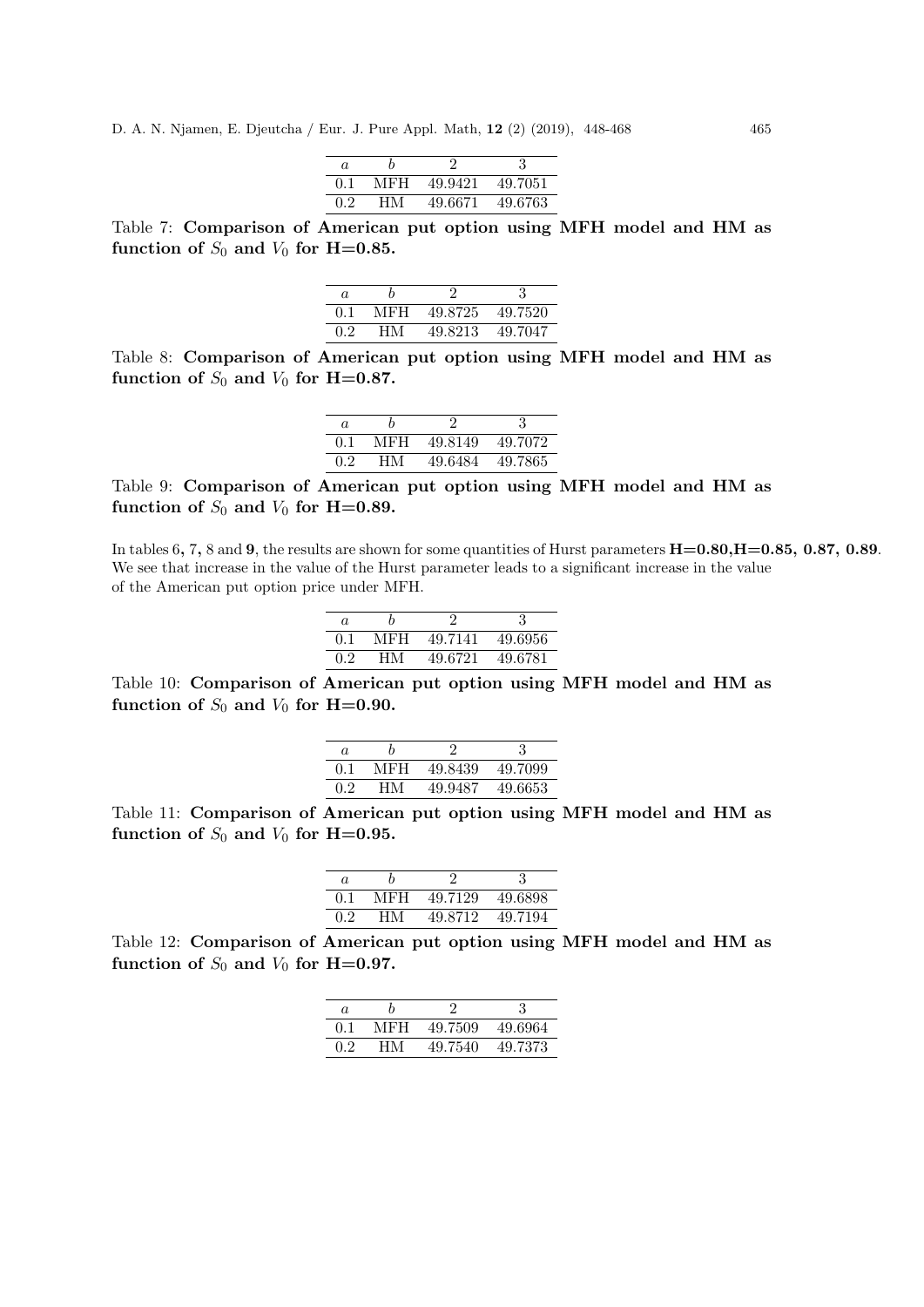# Table 13: Comparison of American put option using MFH model and HM as function of  $S_0$  and  $V_0$  for H=0.99.

In tables 10, 11, 12 and 13, the results are shown for some quantities of Hurst parameters H=0.90,H=0.95, 0.97, 0.99. We see that increase in the value of the Hurst parameter leads to a significant increase in the value of the American put option price under MFH.

#### 5. Conclusion

In this paper, we have studied the application of LSM algorithm to estimate the value of American put option price of the MFH model that both the stock price and volatility in the model are governed by distinct processes. For this reason, this version of the Heston model that we have proposed in this paper is intuitive and computational efficient. We have proved that our model has a unique solution. Moreover, we have used Euler discretization method which performed the MFH model. Numerical examples showed that the LSM algorithm produces acceptable results which generalized those of the Heston model.

## Acknowledgements

The second author received scholarship for his Doctoral studies from the Non-Governmental Organization "Jean Felicien Gacha's Foundation". And the research work has been done under the research Grant No 17-497RG/MATHS/AF/AC<sub>G</sub> – FR3240297728 offered by the World Academy of Sciences (TWAS) to the Applied Mathematics to Social Sciences Research Group of the Laboratory of Mathematics-University of Douala-Cameroon. The authors sincerely thanks Jean Felicien Gacha's Foundation and TWAS for their immeasurable help.

#### References

- [1] S. Albeverio, Z. Brze´zniak, and J-L. Wu. Existence of global solutions and invariant measures for stochastic differential equations driven by poisson type noise with non-lipschitz coefficients. Journal of Mathematical Analysis and Applications, 371(1):309–322, 2010.
- [2] E. Alos, J. A. León, D. Nualart, et al. Stochastic stratonovich calculus fbm for fractional brownian motion with hurst parameter less than 1/2. Taiwanese Journal of Mathematics, 5(3):609–632, 2001.
- [3] E. Alòs and D. Nualart. Stochastic integration with respect to the fractional brownian motion. Stochastics and Stochastic Reports, 75(3):129–152, 2003.
- [4] D. Barbu and G. Bocsan. Approximations to mild solutions of stochastic semilinear equations with non-lipschitz coefficients. *Czechoslovak Mathematical Journal*, 52(1):87–95, 2002.
- [5] M. T. Barlow. One dimensional stochastic differential equations with no strong solution. Journal of the London Mathematical Society, 2(2):335–347, 1982.
- [6] J. Barraquand and D. Martineau. Numerical valuation of high dimensional multivariate american securities. Journal of financial and quantitative analysis, 30(3):383–405, 1995.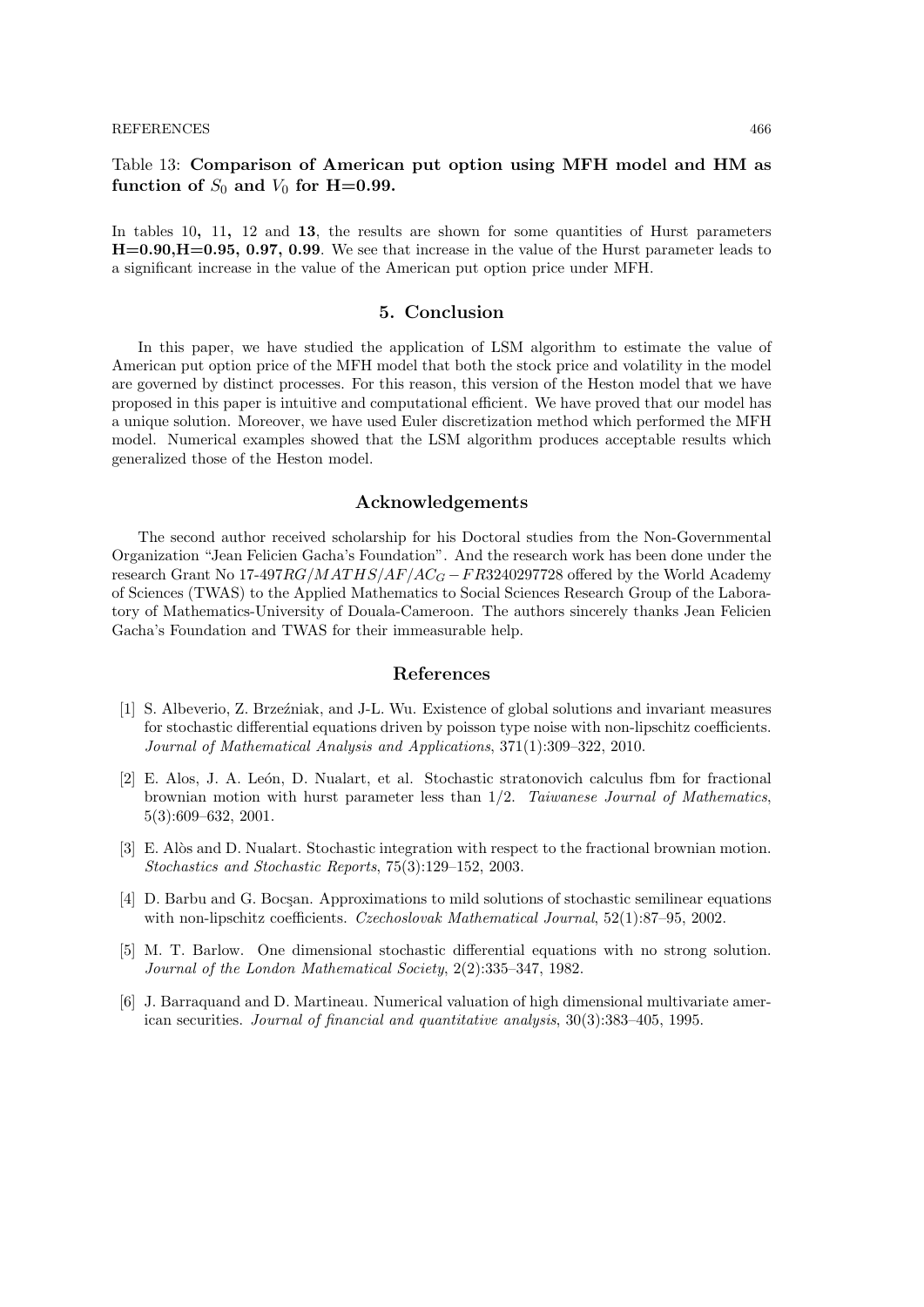- [7] F. Biagini, Y. Hu, B. Øksendal, and T. Zhang. Stochastic calculus for fractional Brownian motion and applications. Springer Science & Business Media, 2008.
- [8] M. Broadie, P. Glasserman, and G. Jain. Enhanced monte carlo estimates for american option prices. Journal of Derivatives, 5:25–44, 1997.
- [9] P. Carmona, L. Coutin, and booktitle=Annales de l'Institut Henri Poincare (B) Probability and Statistics volume=39 number=1 pages=27–68 year=2003 organization=No longer published by Elsevier Montseny, G. Stochastic integration with respect to fractional brownian motion.
- [10] P. Cheridito et al. Mixed fractional brownian motion. Bernoulli, 7(6):913–934, 2001.
- [11] J. L. da Silva, M. Erraoui, and E. H. Essaky. Mixed stochastic differential equations: Existence and uniqueness result. Journal of Theoretical Probability, 31(2):1119–1141, 2018.
- [12] G-F Djang. A modified method of iteration of the picard type in the solution of differential equations. Journal of the Franklin Institute, 246(6):453–457, 1948.
- [13] Eric Djeutcha, Didier Alain Njamen Njomen, and Louis-Aimé Fono. Solving arbitrage problem on the financial market under the mixed fractional brownian motion with hurst parameter ∈ 1/2, 3/4. Journal of Mathematics Research, 11(1):76–92, 2019.
- [14] T. E. Duncan, Y. Hu, and B. Pasik-Duncan. Stochastic calculus for fractional brownian motion i. theory. SIAM Journal on Control and Optimization, 38(2):582–612, 2000.
- [15] S. L. Heston. A closed-form solution for options with stochastic volatility with applications to bond and currency options. The review of financial studies, 6(2):327–343, 1993.
- [16] D. J. Higham. An algorithmic introduction to numerical simulation of stochastic differential equations. SIAM review, 43(3):525–546, 2001.
- [17] H. E. Hurst. Long-term storage capacity of reservoirs. Trans. Amer. Soc. Civil Eng., 116:770– 799, 1951.
- [18] A. N. Kolmogorov. Wienersche spiralen und einige andere interessante kurven in hilbertscen raum, cr (doklady). Acad. Sci. URSS (NS), 26:115–118, 1940.
- [19] W. E. Leland, M. S. Taqqu, W. Willinger, and D. V. Wilson. On the self-similar nature of ethernet traffic (extended version). IEEE/ACM Transactions on Networking (ToN), 2(1):1-15, 1994.
- [20] J. Liu. The law of a stochastic integral with two independent bifractional brownian motions. Communications of the Korean Mathematical Society, 26(4):669–684, 2011.
- [21] F. A. Longstaff and E. S. Schwartz. Valuing american options by simulation: a simple leastsquares approach. The review of financial studies, 14(1):113–147, 2001.
- [22] B. B. Mandelbrot. The variation of certain speculative prices. In Fractals and scaling in finance, pages 371–418. Springer, 1997.
- [23] B. B. Mandelbrot and J. W. Van Ness. Fractional brownian motions, fractional noises and applications. SIAM review, 10(4):422–437, 1968.